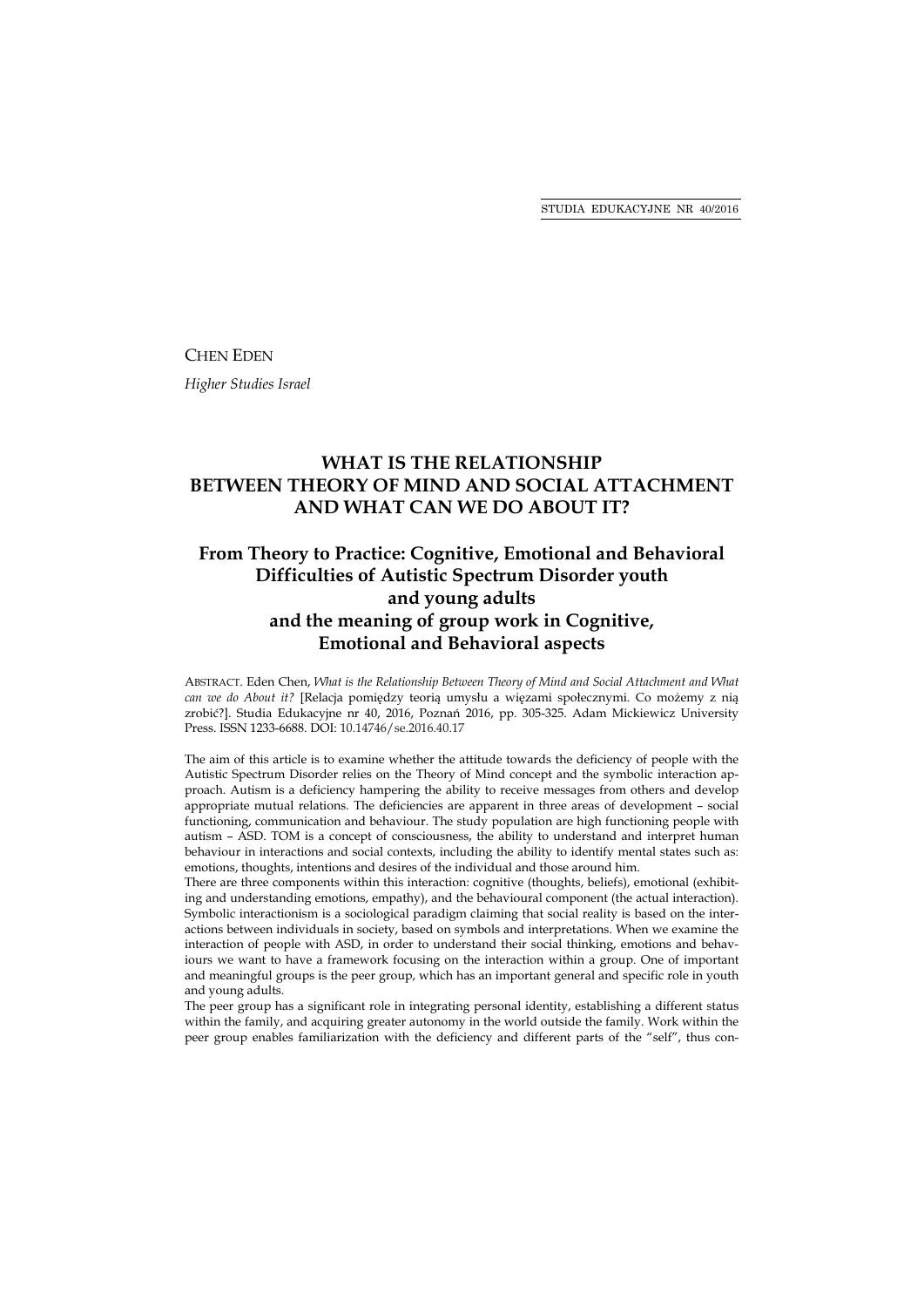structing a solid identity and closer relations with the environment. Group work will include aspects such as projection, giving and receiving feedback, learning about emotional mirroring, and defending oneself.

**Key words:** Autism, ASD, Theory of the Mind, symbolic interactionism, peer group, therapeutic groups

### **Introduction**

The Aim of this paper is to analyses the cognitive, emotional and behavioral disability's that people with ADS are coping with, in order to find a proper setting, focused on therapeutic-cognitive, emotional and behavioral work. It was found that the earlier the treatment of autism begins and the more intensive it is, the better the development and improvement of the patient. Enables familiarization with the deficiency and different parts of the 'self', thus constructing a solid identity and closer relations with the environment.

Many studies are based on people diagnosed during childhood or early adolescence. A study on adults with autism and adolescents is insufficiently developed because of the growth rate of people diagnosed over the past years, the awareness for these phenomena and absence of frameworks suitable for people on the autistic spectrum during adulthood.1

The syndrome of autism was first defined by Kenner in 1943 as a disability from birth to relate to people and conditions.2 The number of those diagnosed with autism increases annually, and new aspects are discovered related to this phenomenon.3 As for people diagnosed with autism this paper explains cognitive difficulties throw "Theory of mind method". The TOM method is a theory of consciousness, the ability to understand and interpret human behaviour in interactions and social contexts, including the ability to identify mental states such as: emotions, thoughts, intentions and desires of the individual and those around him. There are three components within the interaction: cognitive (thoughts, beliefs), emotional (exhibiting and understanding emotions, empathy), and the behavioural component.<sup>4</sup>

<sup>1</sup> P. Howlin, *Autism – preparing for adulthood*, London 1997.

<sup>2</sup> L. Kanner, *Autistic disturbances of affective contact*, Nervous Child, 1943, p. 217-250.

<sup>3</sup> C.J. Newschaffer et al., *The epidemiology of Autism Spectrum Disorders*, Annual Review of Public Health, 2007, 28, p. 235-258.

<sup>4</sup> S. Baron-Cohen, A.M. Leslie, U. Frith, *Does the autistic child have a 'Theory of Mind'?* Cognition, 1985, 21(1), p. 37-46.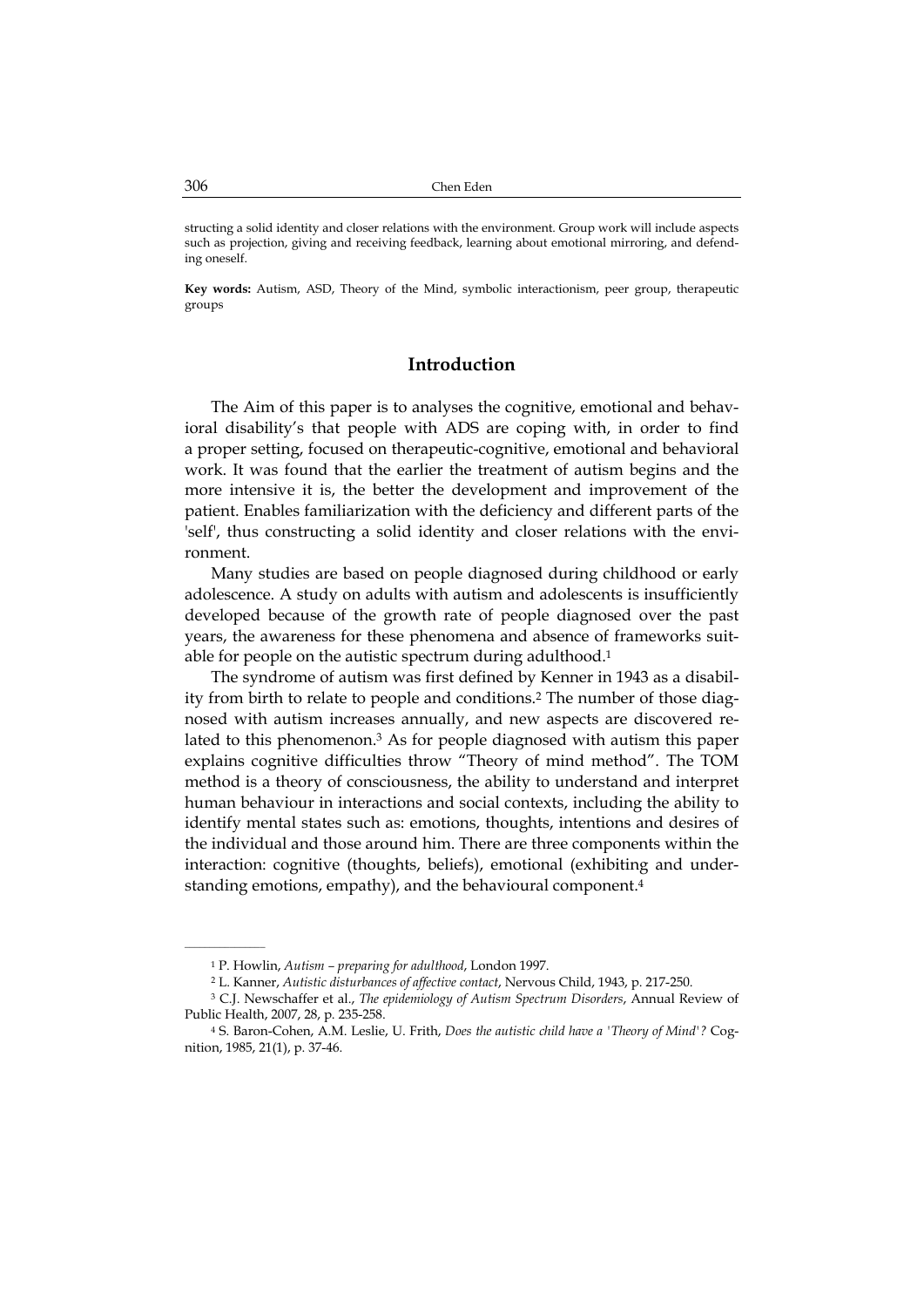### **What is autism**?

Autism is an extensive developmental deficiency related to all significant areas of functioning. It has three major characteristics: deficiency in social interrelations, deficiency of communication skills and language usage, behavioral patterns and repeated areas of interest.<sup>5</sup> This definition is based on the Diagnostic and statistical Manual of Mental Disorders, DSM-4, 1994.6

In the past it was believed that the main cause of autism was deficient parental care. Today we know that this is not true. The exact causes of autism have not yet been identified, but there are some research based assumptions, presenting possible causes for this deficiency:7

- Biological causes, organic functions;
- Neurological causes, genetics and genetic mutations;
- Causes related to society and the environment.

The population chosen for this study are people with high-functioning autism. High functioning relates to the severity of the autistic symptoms or IQ level (within the norm). People with this diagnosis, that the DSM currently calls ASD have difficulty in areas characterizing classic autism, but the expression of the deficiency is different than that of classic autism.8 Even highly functioning people, with a high level of intelligence, have difficulty in interpreting social situations, receiving social messages and social judgment.9 For example, a highly intelligent adolescent may speak publicly and loudly about private matters, and not understand that others may hear him, even if he was not addressing them. Such ideas may be taught 'in theory', and the person diagnosed with autism will require such formal learning, and be unable to grasp the behavioral codes from the social environment, as children with normal development do.

Highly functioning adults with autism may be interested in interrelations with their peer group, and want to have friends, but lack the skills required to develop friendly relations. Without guidance and intervention,

 $\overline{\phantom{a}}$  , where  $\overline{\phantom{a}}$ 

9 A. Mishori, *Autism and communication deficiencies, ways to educate and cope*, Huberman Press 1992.

<sup>5</sup> S. Richman, *Raising a child with autism: Guide for parents in the applied behavioral analysis method*, Arye Hashavia 1995, p. 21.

<sup>6</sup> Ibidem, p. 9, 21.

<sup>7</sup> Ibidem; M. Aarons, T. Gittens, *The Handbook of Autism a guide for parents and professional*, 2nd Ed., London 1999; N. Kaneshiro, *AUTISM,* from: www.nlm.nih.gov/medlineplus/ency/ article/001526.htm 25/5/2016.

<sup>8</sup> S. Richman, *Raising a child with autism*; M. Aarons, T. Gittens, *The Handbook of Autism*.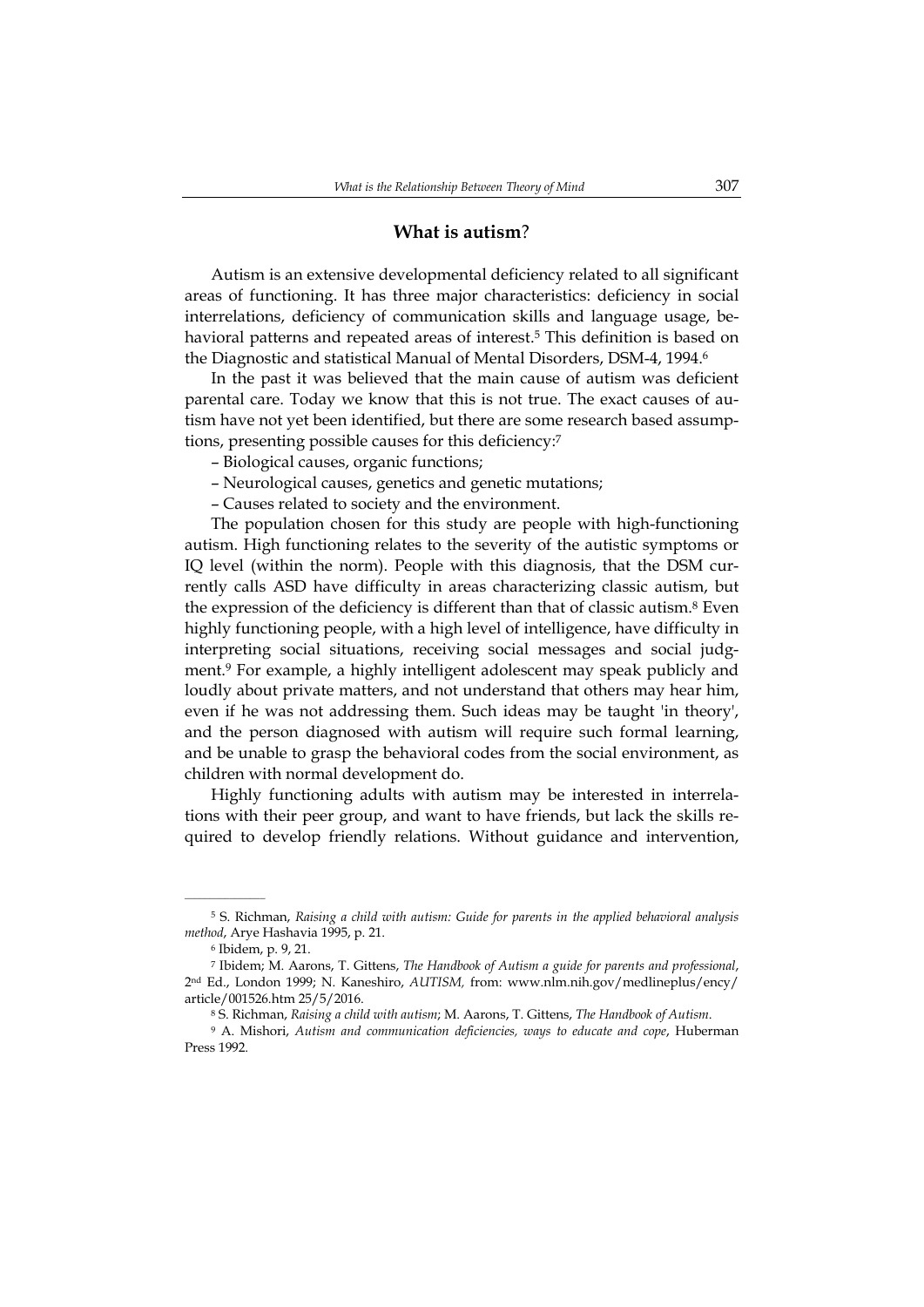they will find it difficult to acquire friends, and will feel lonely and frustrated.10

By definition, people with high-functioning autism are able to speak. Nevertheless, their speech is often different, based on the characteristic of the syndrome. Their accent may sound 'foreign' (even if the child has always grown in the same environment, and speaks only one language), their speech may sound 'pedantic', and their tone, intonation, and tempo and emphasis are uncoordinated. The grammatical structures are childish, and include many repetitions. In conversation, they have difficulty in exchanging words with others tend to lengthy speech, not allowing the other to respond. They are also unable to understand the other's perspective. Their level of expression is higher than the level of understanding the language. The deficiency in understanding language is apparent in the difficulty to understand questions, simple instructions or jokes. The words are understood literally, and they have difficulty grasping images, conflicting meanings, cynicism, humor or graphic expressions.<sup>11</sup>

Repetitive motions, characterizing classical autism, are also possible for high-functioning people, but those are usually capable of greater restraint. The increased interest, which is seen in autism in attachment to a single object, is mainly apparent for high-functioning autistics in intellectual areas such as reading, interest in maps, gathering data about the weather, or manner of operation of gadgets or vehicles. Often one area of interest will replace another.12

The IQ of people with high-functioning autistics is usually normal, but their cognitive skills are usually not uniform. The deficiency may be expressed in various forms, in some of the following areas:13 People with ADS has most of the times "Concrete thought" the attend to have difficulty in grasping abstract or symbolic concepts, understanding words as having a clear meaning with no sophisticated contexts.

Most of the time the increased dwelling on detail, limited ability to prioritize and Faulty concept of meaning: inability to relate ideas or events, find the unifying idea, or relate cause and effect. We will expect to find Difficulty in joining or unifying ideas, if they appear to be conflicting and Difficulty in generalization. People with ASD also will often have Difficulty in organizing and performing a series of activities (organization relates to the generaliza-

<sup>10</sup> Ibidem.

<sup>11</sup> Ibidem.

<sup>12</sup> Ibidem.

<sup>13</sup> N. Kaneshiro, *AUTISM,* from: www.nlm.nih.gov/medlineplus/ency/article/001526. htm 25/5/2016.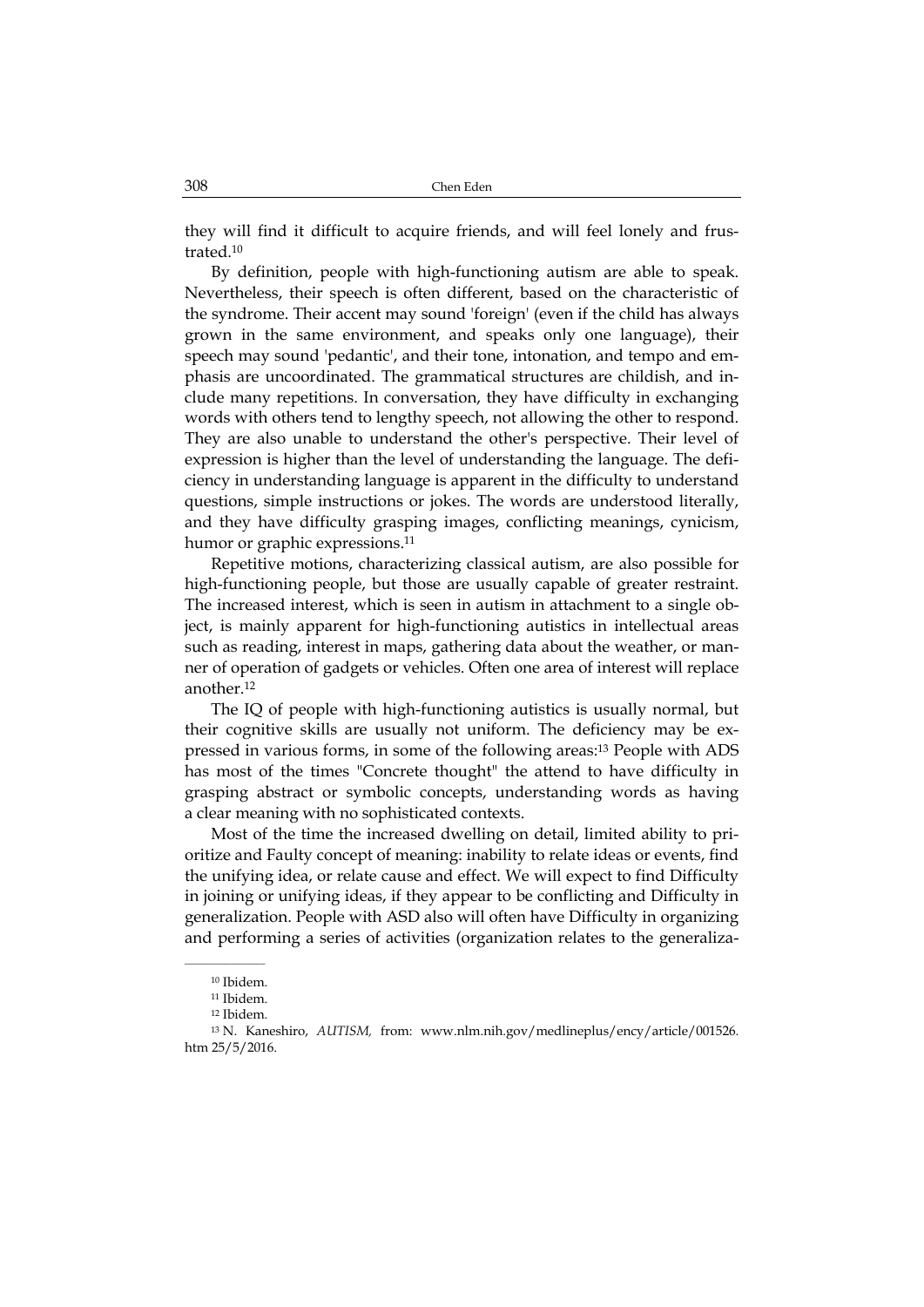tion of a number of details), tendency towards distraction because of incidental stimuli or attention to insignificant details.14

"Social relationships, basic logical skills and language skills of adolescents and adults with ASD have hitherto been dealt with only in pioneering studies, and not universally". Many claim that such programs are expensive but in fact, it is even more expensive not to enable and establish groups that are learning and developmental communities for this population.15

Kanner that was mentioned as the first researcher that defined autism in literature claimed in 1971 that there are two Characteristics that are left in adults with autism: aloneness and Obsessive resistance to changes.16 Work with older children, adolescents or adults with ASD poses many challenges. Mann claims that the belief that children are stuck in place developmentally and that from that point onward progress can only be minimal is a myth. In fact, during adolescence the brain and nervous system continue to develop, especially areas responsible for regulating emotions, organizing ideas and thoughts and drawing conclusions, which develop until the fifties.17

Mann also claims that as a result of this myth, many professionals work with adolescents and adults with ASD in a manner teaching banal and surface skills, instead of attempting to continue and support developmental skills and basic processing abilities and reinforcing them.18 In the current article we shall try to touch the development of existing and processing skills of youngsters with ASD, by means of group psycho-educational work. The research literature reports a certain amount of success for groups for developing social skills for young people diagnosed with high functioning ASD.19 These groups give their participants opportunities to exercise and learn a variety of advanced social skills.20

#### **The symbolic interactionism approach**

The symbolic interactionism paradigm is a theoretical micro framework focusing on the interaction between people in defined situations.21 "A per-

<sup>14</sup> A. Mishori, *Autism and communication deficiencies*.

<sup>15</sup> S. Greenspan, S. Vider, *Dealing with autism*, Haifa 2006, p. 234-235

<sup>16</sup> Kanner L., *Follow up study of eleven autistic children originally reported in 1943*, Journal of Autism and Childhood Schizophrenia, 1971, p. 119-145.

<sup>17</sup> S. Greenspan, S. Vider, *Dealing with autism*, p. 218-219.

<sup>18</sup> Ibidem, p. 219-223.

<sup>19</sup> T. Atwood, *Asperger syndrome. Guide for parents and professionals*, Kiryat-Bialik 1998, p. 48. 20 Ibidem, p. 48.

<sup>21</sup> J. Macionis, *Sociology*, 12th ed., New York 2008.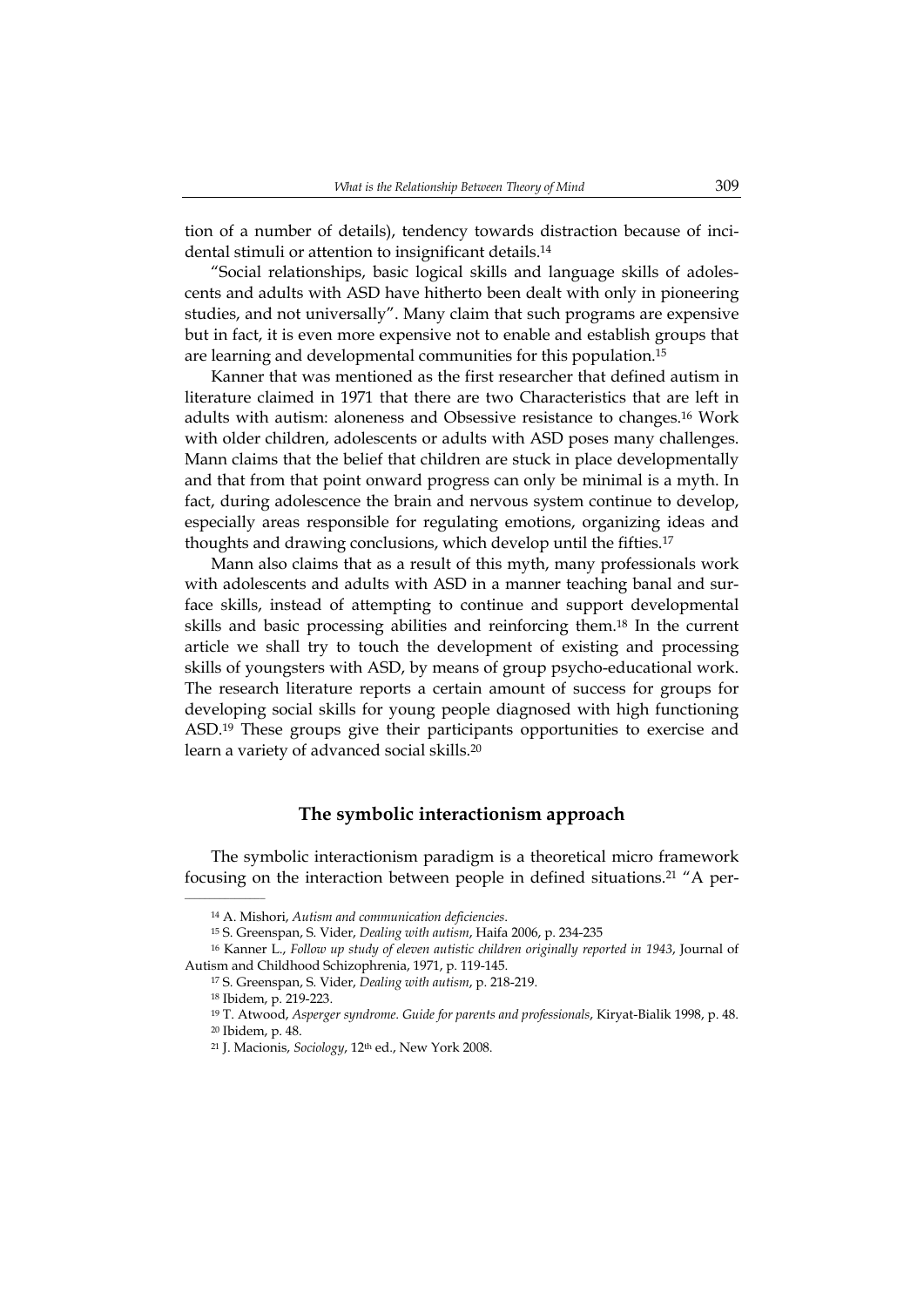son is not what he thinks he is, and not what others think he is. A person is what he thinks others think he is". Cooley was one of the first sociologists to formulate a theory of self-development. According to his theory, the person's identity develops by interaction with the environment. Cooley explained how the self-concept of the individual develops in the socialization process. According to his theory each individual understands we are separate entities, different from the other's self. This is not an innate understanding, but it is created through relationships with others. Namely, people understand themselves by picturing the emotions of others towards their apappearance and behavior. "The self in the mirror" is not a direct reflection of what others see about the individual, but a combination of social activities, such as: observation, imagination, reactions of others, the individual's interpretation of those reactions, and the subjective interpretation of the individual.

The unit of analysis for the symbolic interaction theory is social interaction and interrelations between people. Such interaction depends on the existence of common symbols to convey contents and meanings. The most important symbol is language. Language conveys messages between society and the individual, examines how people define themselves and others in a given situation, what is the meaning they award such behavior and how they interpret it. This process characterizes the construction of the individual's personal identity, self-image and self-concept.

The group therapeutic work will deal mainly with interaction patterns in the micro level within the group. The socialization processes by which the individual acquires his culture and develops his identity are significant when mental-emotional processes take place. As this is a life-long process, there are many socialization agents people are in touch with, and there is great importance in learning, studying and conversing with these agents to lead to efficiency, development and growth in many disciplines.<sup>22</sup>

Moshel, in the article about integrating pupils with limitations claims that teachers should be trained to emphasize the improvement of the child's abilities – social skills, behavior and self-image.<sup>23</sup> Educationalists here serve as significant socialization agents mediating and directing the environment towards a healthy interaction with the handicapped person.

<sup>22</sup> D. Caspi, *Mass communication*, Vol. B, Tel-Aviv 1995, p. 66-81.

<sup>23</sup> A. Moshel (Ed.), *Including pupils with deficiencies in regular education* – literature review, Jerusalem 1993.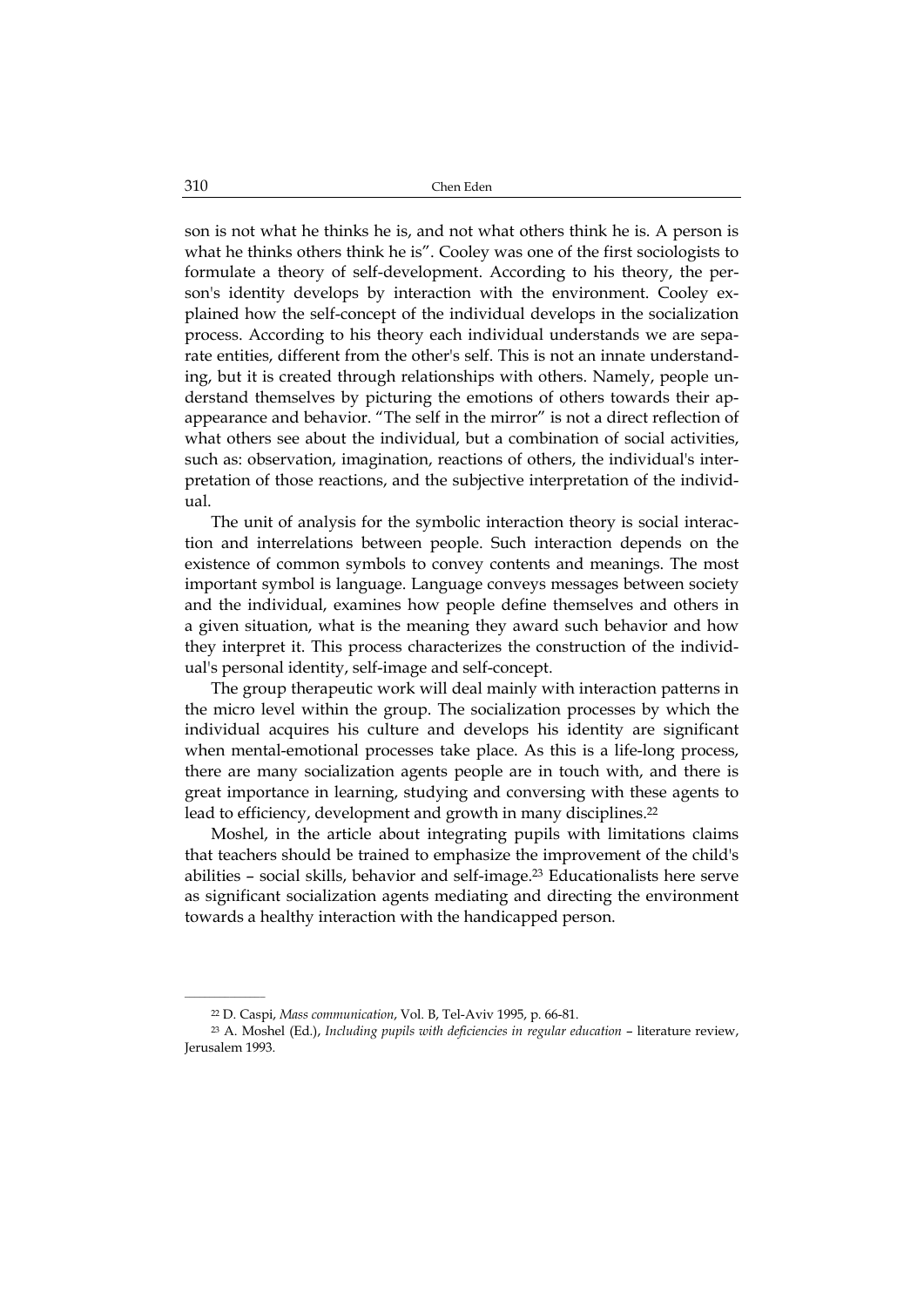# **Cognitive, emotional and behavioral difficulties in ASD population**

Within such interactions there are three main layers: cognitive, emotional and behavioral.24 The cognition allows the individual to think, learn and proses the interaction between him and others, those thoughts and interpretation leads him to feel and experience diverse emotions and drives him to act and behave according to that. As it comes to people with ASD we expect to have difficulties in interaction, relating to the characteristic of the syndrome.25

**The cognitive difficulties in ASD population**. The Theory of Mind deals with the developing ability of an individual to absorb, understand, and draw conclusion about his own mental state and that of others. It is an ability for social understanding including the deciphering of clues, interpreting human behavior, explaining social conditions, thoughts, beliefs, intentions and desires. An appropriate Theory of Mid enables understanding, interpreting and forecasting social human behavioral manipulations, $2<sup>6</sup>$  understanding the relations between different mental states (thoughts, beliefs, desires and intentions) of oneself and others. Difficulties in the Theory of the Mind hinders the interpretation of directing language: jokes, sarcasm, irony and double meanings, misunderstanding the intentions of oneself and others and their implications, problems in forecasting the other's behavior, misunderstanding reactions in social interrelations, misconceptions (a person knowing he has information about somethings, which others do not have.<sup>27</sup>

Frith from University College, London, and Baron-Cohen from Cambridge University assume that the main problem in autism is damage to the ability to develop 'a theory of the other's brain'. They claim that special neurological circuits in the brain allow us to make sophisticated assumptions about the internal world of others, which in turn enable fruitful forecasting about the other's behavior.<sup>28</sup>

The assumption that adults with ASD have a special problem in mental representations, causing them not to develop abilities to present and understand thoughts of themselves and others. Their inability for meta-

<sup>24</sup> W. Burr et al., *Symbolic interaction and the family*, [in:] *Contemporary theories about the family*: II. *General theories/theoretical orientations*, Eds. W.R. Burr, R. Hill, F.D. Nye, I.L. Reiss, New York 1979, p. 42-111.

<sup>25</sup> S. Richman, *Raising a child with autism: Guide for parents in the applied behavioral analysis method*, Arye Hashavia 1995, p. 21.

<sup>26</sup> S. Baron-Cohen, A.M. Leslie, U. Frith, *Does the autistic child have a 'Theory of Mind'?* Cognition, 1985, 21(1), p. 37-46.

<sup>27</sup> Ibidem.

<sup>28</sup> Ibidem.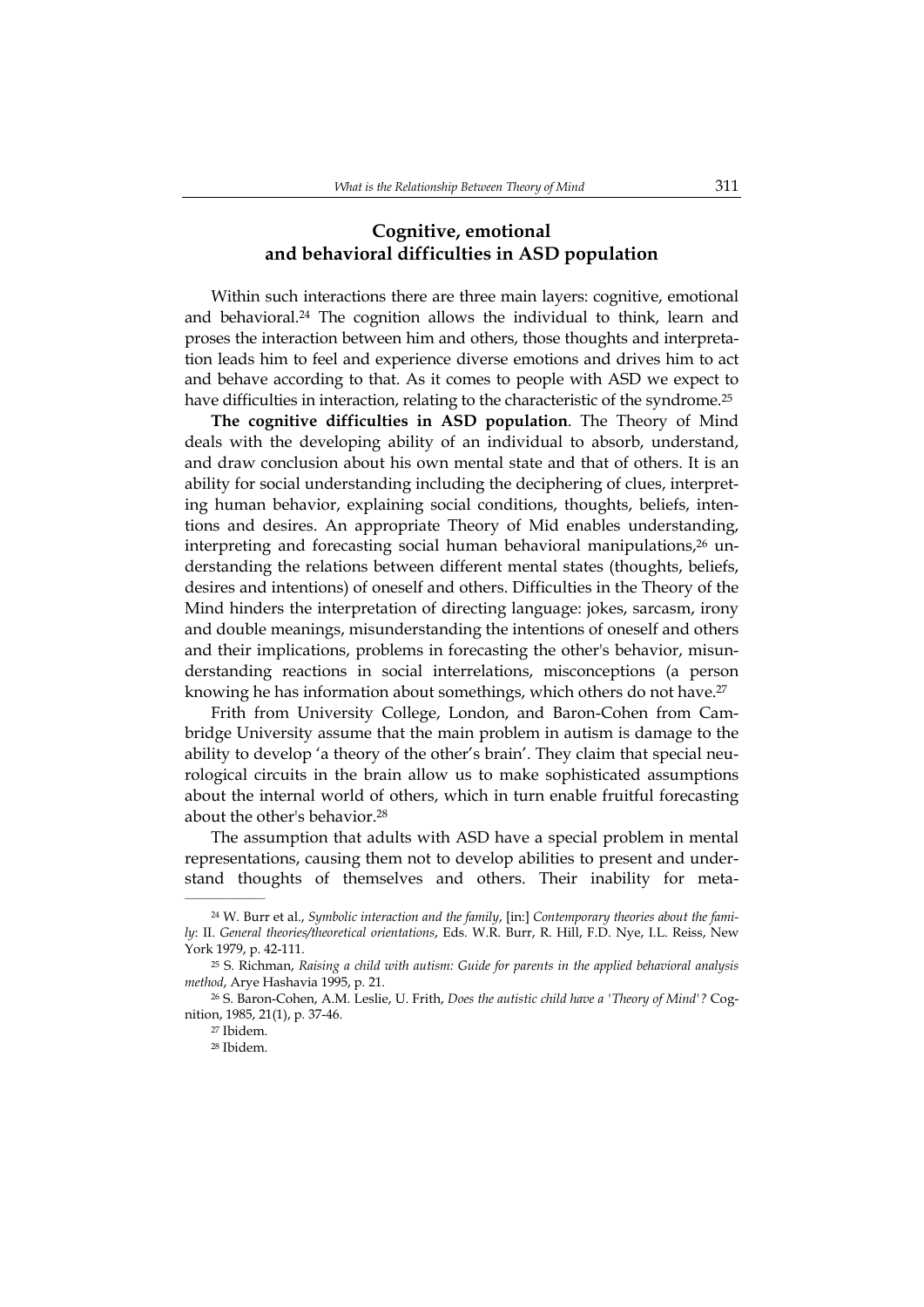representation and inability to consider mental states of themselves and others largely affect behavior. The three main deficiencies in autism may result from the inability of People with autism to understand thoughts.29 Those, who often experience difficulties in the appropriate developmental comprehension of reparability, require mirroring and argumentative interaction processes which enable more efficient learning and development.

One of the major messages and most difficult to internalize for people with ASD is subjectivity. Adler assumes that each individual's choice is different and equal to that of others – there is no right or wrong choice.30 Subjectivity requires mutual respect and equality as a value, in order to legitimize ourselves and others. The closer one gets to the subjectivity of others, the more he develops his social affinity, because he understands that his is not the only concept, and there are many parallel truths. "What I think is right, you perceive as wrong, and what is right for you is wrong for me, and both our opinions are equally important". This equality, for me, is basic. This simple understanding is difficult to implement, mainly for people having difficulty in understanding the other's awareness.

According to Adler<sup>31</sup> subjectivity results from human choice. A man needs to understand the goal he strives for, examine the pros and cons of his choice. People choose from a reality containing a subject and an object. On the one hand choice gives people power because the choices made formulate life, but on the other hand, it gives the person a lot of responsibility. It should be mentioned that Adler does not talk about pathologies or neurological difficulties, but from the perspective of the healthy person, striving for a sense of belonging and social affinity. Here we assume that people with autism are interested in the relationship, but the way they can achieve it, understand and maintain it is different than the healthy person. $32$  We can therefore assume that social interaction is directly affected by conscious and emotional processes and changes where there is damage or inability in one or both these areas.

**The emotional difficulties in ASD population**. Another approach that enables learning of people with autism in group work is Winnicott's boundary concept. Patern, observes boundaries from a differentiation process. "You are not me". According to this concept, the developmental process is focused on confronting a boundaries reality and the developmental process

<sup>29</sup> U. Frith, J. Morton, A.M. Leslie, *The cognitive basis of a biological disorder: Autism*, Trends in Neuroscience, 1991, p.433-438.

<sup>30</sup> R. Discourse, *Basics of the Adlerian theory*, New York 1981.

<sup>31</sup> Ibidem.

<sup>32</sup> S. Greenspan, S. Vider, *Dealing with autism*, p. 92-101.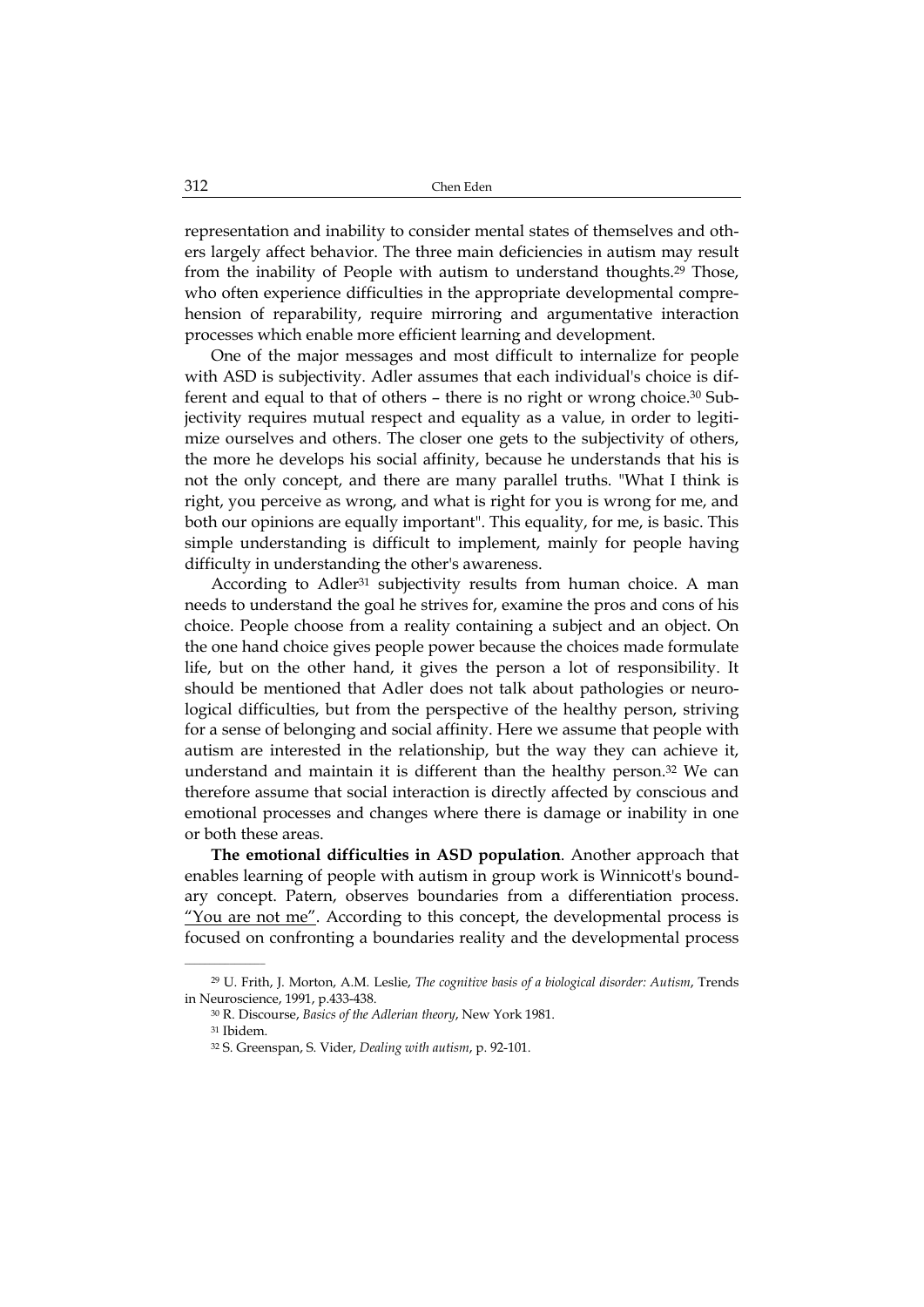of internalizing the external boundary.33 This approach aims at settling the paradox and conflict between in and out, imagination and reality. Winnicott emphasizes the continuation of the paradox and views is as an existential part of development.

People with ASD have difficulty understanding their own feelings as human beings, and understanding the feelings of others – difficulty in showing empathy for others, expressing their own feelings and given mental condition.

**The behavioral difficulties in ASD population**. We can view this component as the result of the two other components above (cognitive and emotional). The result is unsuitability to social situations and interactions. The interrelations, self-definition and the 'other' among people described in the symbolic interaction approach.34 The behavioral component mirrors the pragmatic view of the emotional and cognitive difficulties.

In researches, communication of children with autism has been described as instrumental. One of the topics examined was whether gestures and speech that these children use are 'proto-declarative' or 'protoimperative'. Proto-declarative gestures aim at external relation towards the person facing them. 'I give the other person information about me, and my internal state, so that he can understand me, my feelings/intentions/internal world'. On the other hand, proto-imperative gestures aimed at external attitudes for achieving a behavioral objective. I provide the other person with a message in order to obtain something practical – behavioral. Baron-Cohen showed that children with autism use proto-imperative expressions and understand them better than proto-declarative ones.35 Atwood explained that'. "Since the time that behavioral rules are explained to the child, he usually enforces them rigidly, he becomes a 'policeman', honest to distortion, as this behavior breaks the behavioral rules." 36

### **The peer group of people with ASD**

A group of same-age people, usually share the same interests. Macionis, claims that adolescent peer groups help them finish the period of depend-

<sup>33</sup> M. Patern, *"The concept of boundary in Winnicott's theory". Sihot*, Israel Psychotherapy Journal, 2001.

<sup>34</sup> M.A. Longmore, *Symbolic interactionism and the study of sexuality*, Journal of Sex Research, 1998, p. 44-57.

<sup>35</sup> S. Baron-Cohen, A.M. Leslie, U. Frith, *Does the autistic child*, p. 37-46.

<sup>36</sup> T. Atwood, *Asperger syndrome*, p. 39, 48.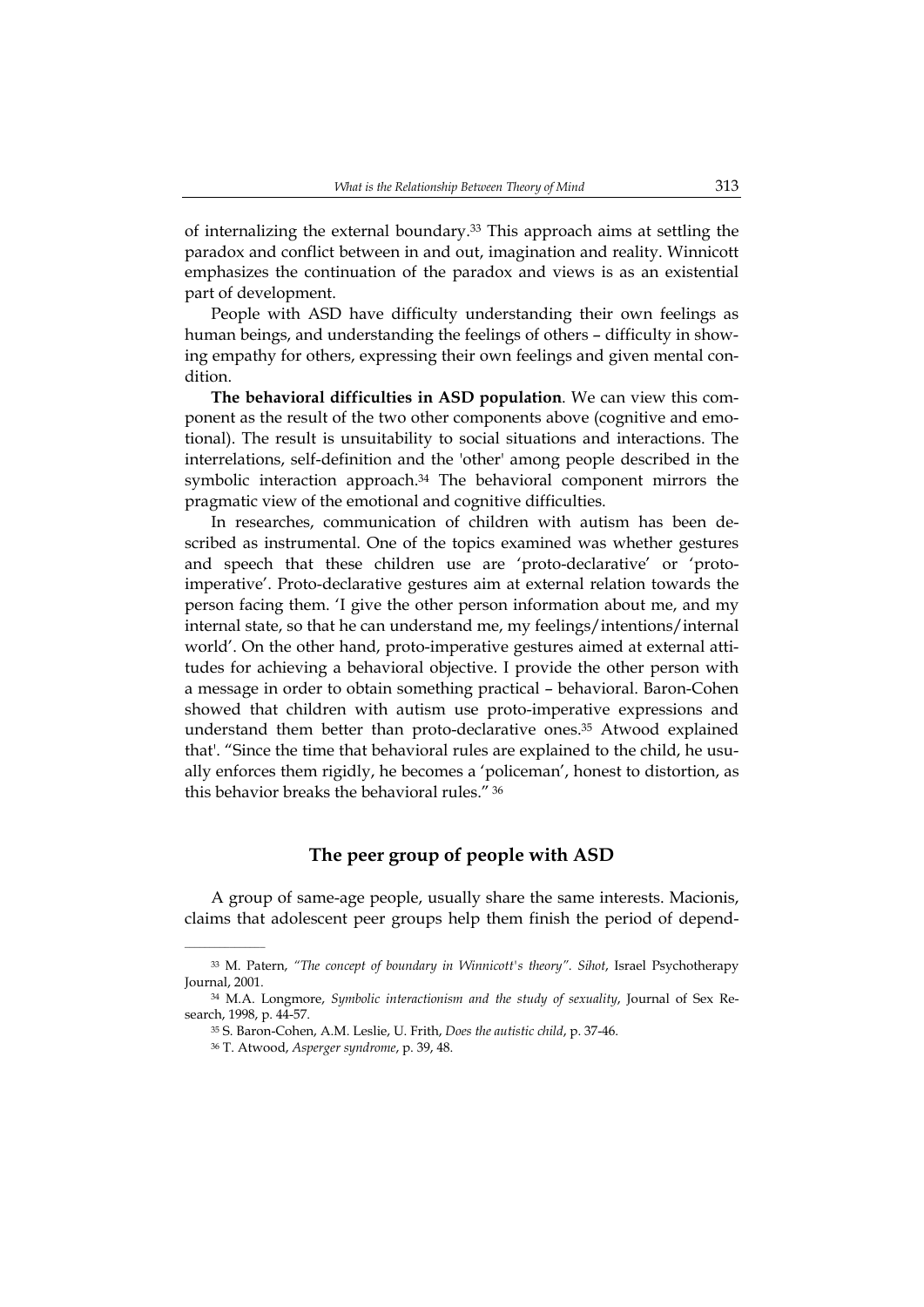ence on the adults.<sup>37</sup> The relations within the peer group are based on mutuality and not on dependence and enable interrelations based on equality. In the peer group the relations between members are equi-powered and the child can initiate and formulate social relations, thus developing a self-image separate from his family, as opposed to the family where the child is supervised by the parents and depends on them. In the peer group the child can talk to his mates on any subject that interests him, even those subjects that he is ashamed to discuss at home.

The common activities, interpersonal communication and interaction among the group members provide the adolescent the opportunity to experiment with the adult's role in society. The peer group differs from the family in that it enables the children to act outside the direct supervision of the parents, with (partial) independence. The attraction of the peer group is the ability to allow its members to engage in activities not allowed by the adult world (mostly parents and teachers). The activity within the peer group enables the children to establish a self-identity disconnected from the identity developed within the family, and trains them to establish a network of social relations by themselves.38 Nevertheless, it should be remembered that the influence of the family on its young members is usually maintained, therefore the family and the peer group can co-exist.

Among people with autism the connection and relation to the home are the major and unique source of support, connection and safety.39 Often we can see gaps in independence, apparent in a non-age-dependent relationship with the parents, problems in maintaining intimate relations with other adults, and difficulties in healthy disconnection, and emotional and functional independence.

It may be claimed that people with ASD have two main circles of peer groups:

1. Same age people, diagnosed with ASD

2. Same age people defined as neuro-typical.

In each of these frameworks there is a different dosage of meeting with the various peer groups.40 We may expect meetings with the peer group of learning at school, participating in courses and afternoon groups. Most people with ASD who achieve adulthood speak about different doses of meetings with these two main peer groups. Thinking and awareness of the defi-

<sup>37</sup> J. Macionis, *Sociology*.

<sup>38</sup> Ibidem.

<sup>39</sup> S. Greenspan, S. Vider, *Dealing with autism*, p. 92-101; T. Atwood, *Asperger syndrome*, p. 39, 48.

<sup>40</sup> T. Atwood, *Asperger syndrome*, Chapter 2.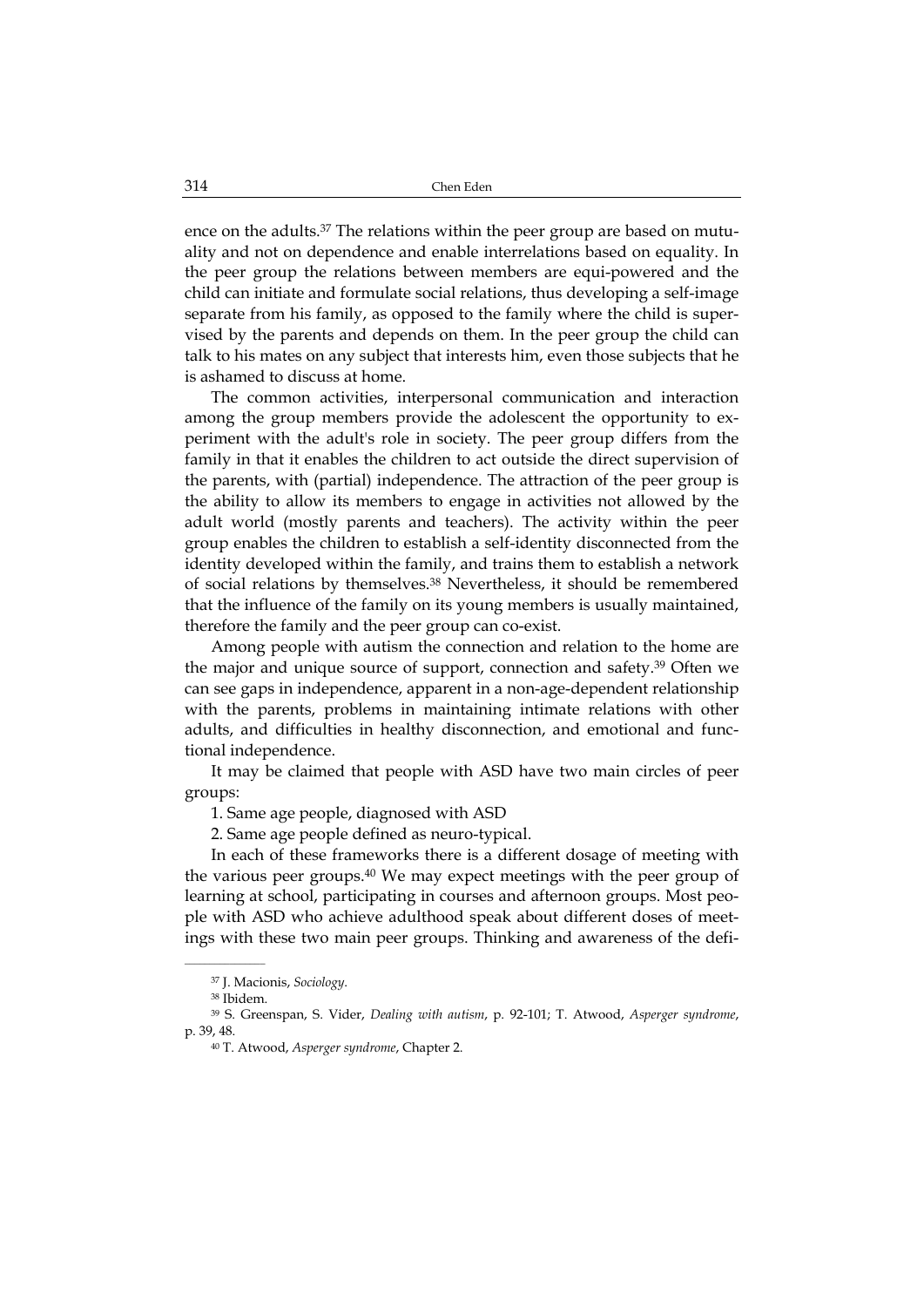ciency characteristics provide the center for the therapeutic work to create a common denominator and emotional discussion within the peer groups diagnosed on the autistic spectrum.

Since membership may be based on common interest, it is important that people with ASD have the opportunity to meet people with similar interests, experiences and abilities. It is crucial that they learn the importance of personal exposure and attention, as well as identify the thoughts and feelings of others.41 By understanding the importance of the peer group within the desire to establish an interaction, study and experience it, I suggest a model of group psycho-educational work for people diagnosed on the autistic continuum. The group work will mainly deal with micro-level interaction patterns. Within the group socialization processes by which the individual acquires culture and develops his self are important when emotional processes take place, since this is a life-long process. Throughout life there are many socialization agents we come into contact with. There is importance in learning, research and discussion with these socialization agents in order to achieve efficiency, development and growth in various disciplines.

## **From theory to practice – The group work – with ASD population**

**The meaning of work within the group**. In his writings, Asperger describes how a child diagnosed with communication deficiency does not joint others in a group interaction, and may even be frightened by it.42 Atwood asked whether People with communication deficiencies are interested in interacting with others, or whether their avoidance is a result of the absence of social skills.43 He claims that often the social interaction is avoided not because of lack of interest or skill but because of the desire to totally control the activity. In adulthood, Vider and Greenspan describe, people with communication deficiencies may isolate themselves because they tend towards over-reactions or because they lack the skills to negotiate by means of simple social gestures – but deep inside they, ay desire the proximity of others and group/social interaction with them.44

<sup>41</sup> Ibidem, p. 50.

<sup>42</sup> H. Asperger, *Autistic psychopathy in childhood*, [in:] *Autism and Asperger Syndrome*, Ed. and Trans. U. Frith, London 1991, p. 37-92.

<sup>43</sup> Donna Williams 1992 in: T. Atwood, *Asperger syndrome*, p. 37.

<sup>44</sup> S. Greenspan, S. Vider, *Dealing with autism*, p. 235-237.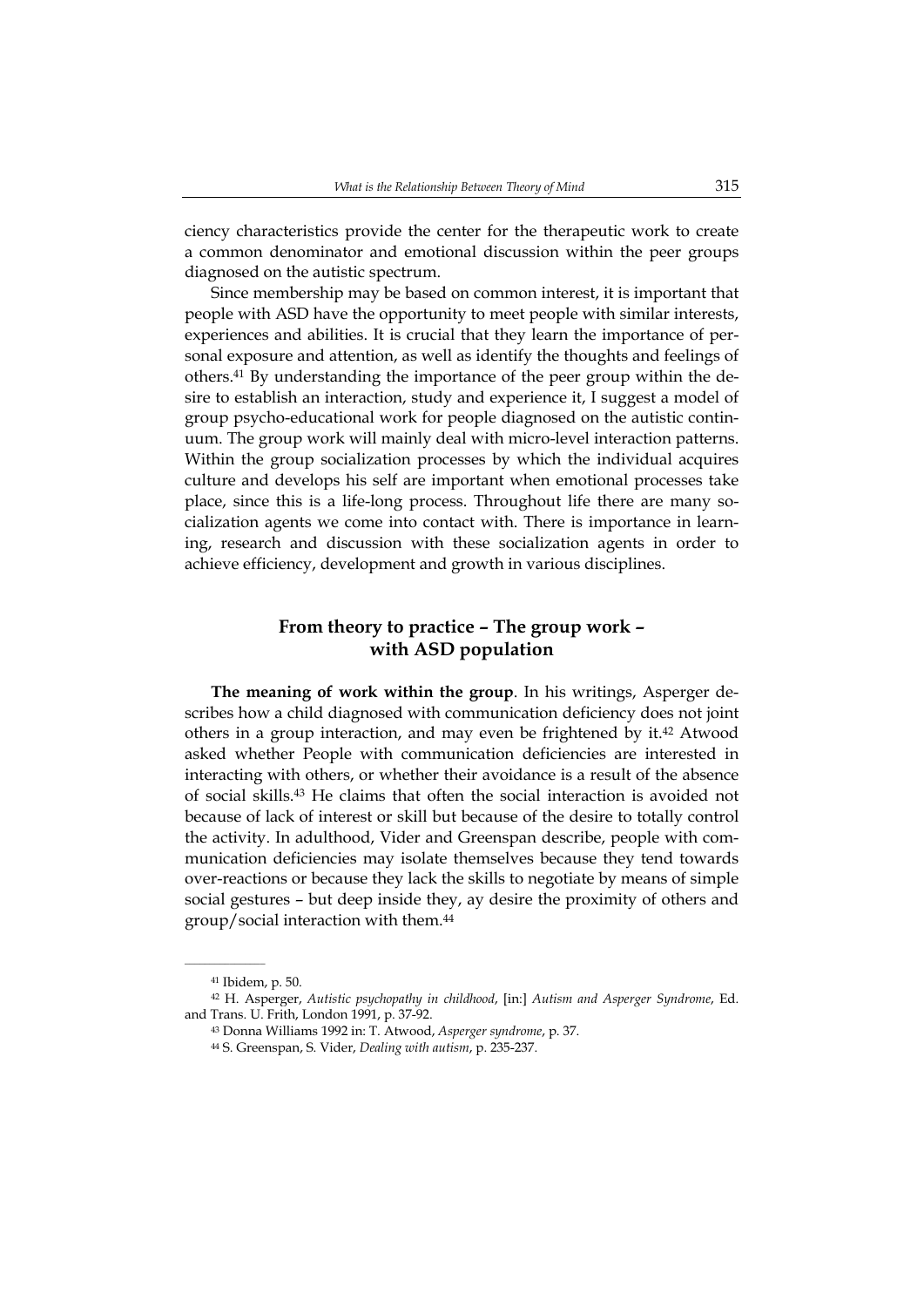Speaking about a group, we mean a number of people communicating with each other not by mediation – but face to face over an extended period of time.45 Lewin found that all groups are based on inter-dependence among the group members, where one person is affected by the others.<sup>46</sup> He claims that the group is a dynamic whole, and is more than the sum of its parts. The group may be described as a social unit consisting of several individuals, with defined functional relations among them, having values and norms that help regulate the individual members of the group.47 Dricourse claimed that in order to grow and cope with life tasks, the individual needs to develop the ability to give and receive – exist in a social affinity. The individual needs to have an efficient interaction with the peer group and other groups in order to develop.48

Yalom and Mullin in their book on groups say the group has therapeutic processes. They enumerate eleven therapeutic factors with the therapeutic group, such as: inspiring hope, universality, providing information, altruism, developing socialization techniques, imitation, inter-personal learning, group cohesion, catharsis.49 When examining these factors and considering their contribution to each individual within the group and the group as a whole, it may be seen that in therapeutic, especially content-focused groups, the members have a common denominator. There is great contribution and importance in both the psychological and sociological connections. Such groups are an example for society's influence on the individual – so that he can influence his own life and that of society. They provide support and opportunity for people with ASD to establish friendships and intimacy in communication that are crucial for their experience of themselves.50 They provide support and opportunity for people with ASD to establish friendships and intimacy in communication that are crucial for their experience of themselves.51

The psycho-education group may be viewed as a work method combining the cognitive, emotional and behavioral components. During the work process we observe the interpretation of events and thoughts emanating from them (the cognitive component), maintain social interaction and dis-

<sup>45</sup> G.C. Homans, *The human group*, New York 1952.

<sup>46</sup> K. Lewin, *Resolving Social Conflict*, Ed. by G.W. Lewin, New York 1948.

<sup>47</sup> M. Sherif, C.W. Sherif, *Acceptable and unacceptable Behaviour Defined by Group Normes*, Penguin 1973.

<sup>48</sup> R. Discourse, *Basics of the Adlerian theory*, New York 1981.

<sup>49</sup> A. Yalom, L. Molin, *Group therapy, theory and practice*, Translation: Ben-Zion Herman, Jerusalem 2006.

<sup>50</sup> T. Atwood, *Asperger syndrome*, Chapter 2.

<sup>51</sup> Ibidem.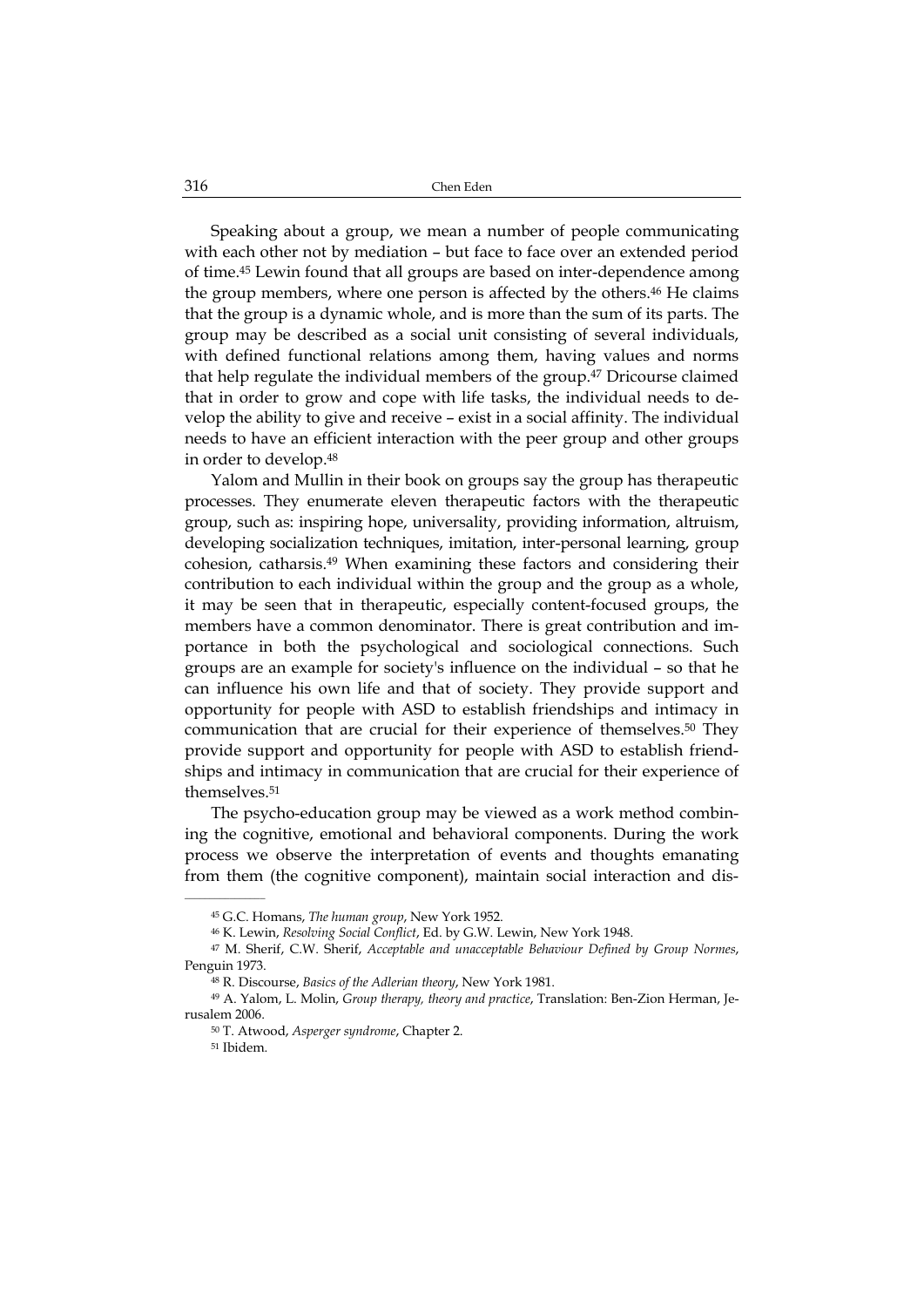cussion encouraging emotional expression and providing space. In practice, relevant contents are learned operating through the work group and providing tools for coping.

# **Cognitive, emotional and behavioral component in psycho-educational groups group with ASD population**

As a researcher in the area of social sciences and emotional therapy, I have a B.A. in the fields of psychology and sociology, and my M.A. in movement therapy. In my work I am also guiding parent, young adults and youth's groups in the Adler method, which combines cognitive, emotional and behavioral aspects in the therapeutic work. Currently I mainly deal in socio-therapeutic work with adolescents diagnosed with highly functioning autism, and their parents. In the course of my work I observed that there are many interesting aspects and contexts I wish to study relating to coping with the diagnosis, the diagnostic process, the outcomes and difficulties that are relating to ASD diagnosis.

In view of my dealing with contents related to emotions and society, the current article combines aspects of sociological and social aspects and disciplines related to psychology. I believe that both these areas are inseparable and mutually affected, when wishing to understand processes relating to human lives. From my experience within the field, therapeutic work which combines cognitive, emotional and behavioral components can improve the communication between people with ASD and society, and enable them integrating in beneficially. In this paper, Aldo choosing to devote the difficulties and the components of the group work to Cognitive, emotional and behavioral aspects, it is worth define dose three elements as related, holistic and woven.

**The cognitive aspects of group work**. Learning communities need to combine concrete life and social skills and knowledge acquisition. Historically, a random separation was made between the two, and thus miss out on the effectiveness of learning. Both types of skills require thought. This means that both academic and life skills may be learned by memory and thought – a more effective method than repetition.52 Psycho-educational groups combine 'academic' knowledge and an emotional-social experience to achieve an effective learning process.

<sup>52</sup> S. Greenspan, S. Vider, *Dealing with autism*, p. 218-219.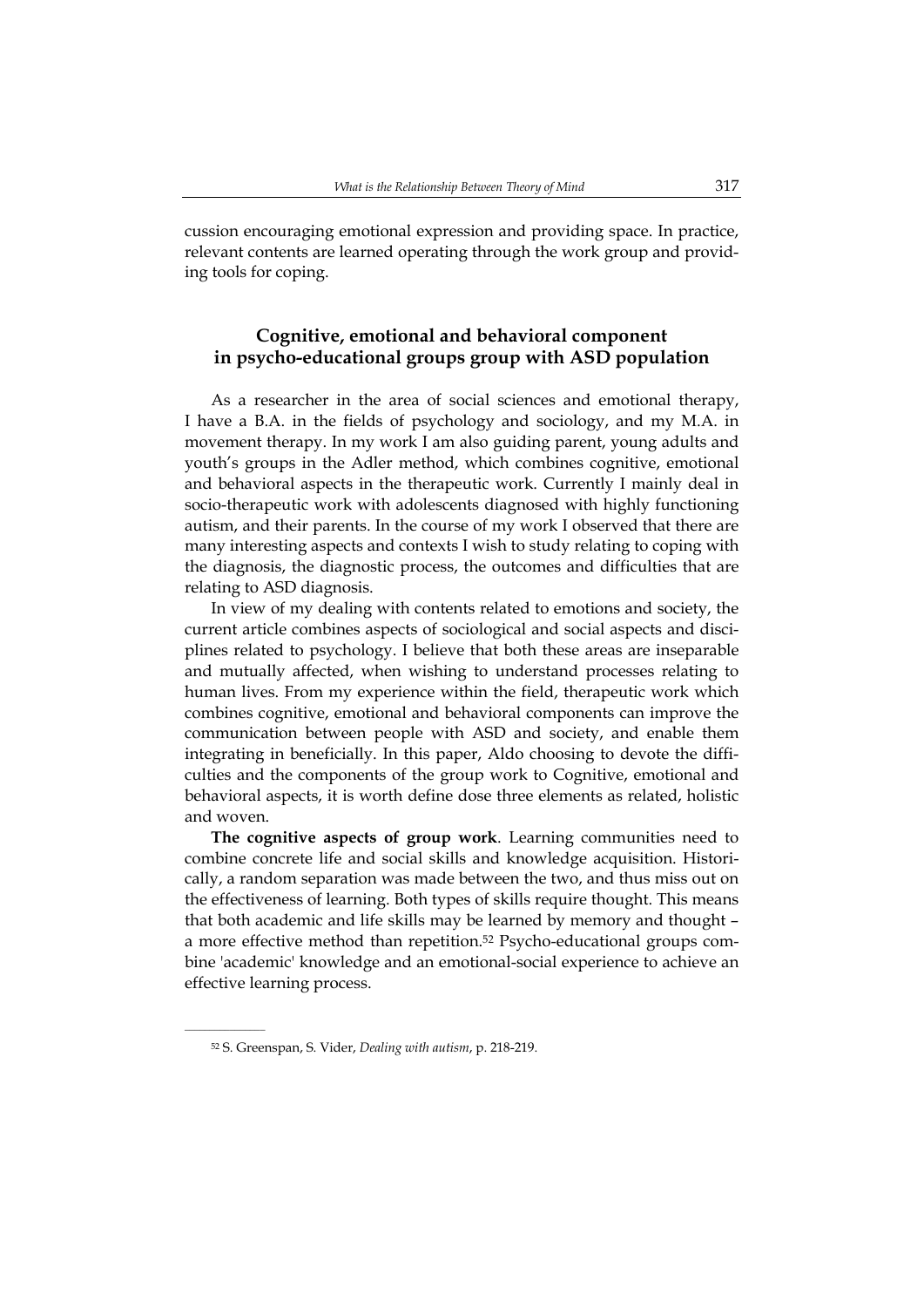There are Contents that are milestones in the psycho-educational group of young people on the continuum. One of the important contributes that can enable improve people with autism's communication and people's communication in general is the "I message versos you message" – the American psychologist Gordon<sup>53</sup> developed a method for instructing teachers and parents. He called it the "I message versus you message". Gordon defines the "I message" as the expression of responsibility, where a person admits to have a problem. He clarifies to the other, who is a source of the problem, the effect of his behavior. The "I message" is a tool that enables us to politely comment to the others about their behavior without hurting their feelings. The "I message" has three stages: the first stage: an objective description of facts. The second stage: "What do I feel" – describing the feelings these facts invoke in me. The third stage: turning to the other person, asking him to change his behavior.54 This message allows learning and exercise of emotional speech and explanation of my feelings as a person, while understanding the feelings of others.

The "I message" the emotional reaction: the speaker describes what he feels in relation to the listener's behavior. The speaker focuses on himself and not on the listener. The speaker reports what he feels, without accusations or judgment. The message is: "since you … (non-judgmental behavior, the object's objectivity), I feel… (Describe the object's feeling) since… (Explain the way I understand the situation)… then you can make a request according to the object's needs. High functioning youngsters and adults with ASD can explain simple feelings but have difficulty in describing complex feelings such as embarrassment or pride.55 In explaining the feelings in the "I message", it is possible to discuss a wide spectrum of feelings, simple and complex.

Another millstone which enables people with ASD improve their communication and empathy in Active listening. High functioning children with ASD need to learn to complement a friend, listen to him with empathy and care.56 By exercising listening and mirroring 'what I heard' the participants in the group are able to experience empathy and expand their listening abilities, displaying empathy to others.

Attention and empathy are inseparably linked. True attention draws empathy, but this is not empathy but its preceding stage. It is understanding what the interviewee is saying, understanding where he is coming from.

<sup>53</sup> Gordon T., *Efficient parenting, a practical guide for parents*, Tel-Aviv 1995.

<sup>54</sup> Ibidem.

<sup>55</sup> T. Atwood, *Asperger syndrome*, Chapter 2.

<sup>56</sup> Ibidem.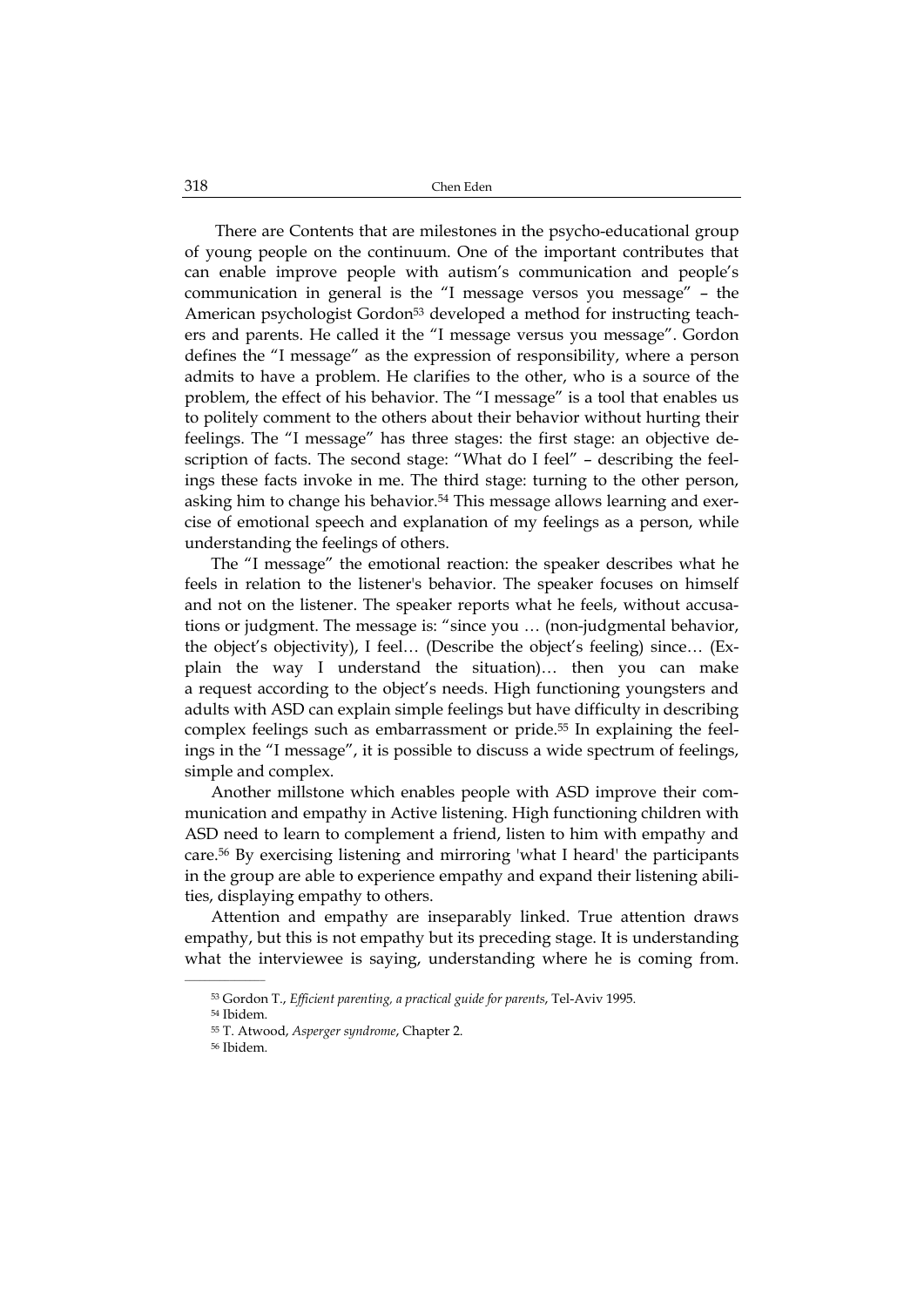This means understanding the message of the speaker exactly as it was intended, without contaminating his intentions with our thoughts.57 During the group learning process we can exercise listening by conveying a message from the speaker to the listener and then resounding it as it was understood by the listener, to confront him with the person conveying the message. Active listening is hard work, requiring the interviewer's concentration, the ability to filter harassing thoughts, avoid thinking about the next question to be asked – but concentrate on what the interviewee is saying, and understanding them.<sup>58</sup>

Understanding other minds<sup>59</sup> is an ability that people with ASD can also improve. "Johari window" – Loft and Ingram constructed a model consisting of four windows of awareness: "What I know about myself and the other knows about me", "What I know about myself and the other does not know about me", "What I don't know about myself and the other knows about me" and "what I don't know about myself and the other does not know about me."60

Watching these windows allows us to learn in general about the contribution of open communication with others in order to enable mirroring and flow in the interactions around us. For people with communication deficiencies, who have cognitive difficulties when meeting others, the model helps understand the group and personal processes in their lives. Working with this model allows us to deal with the issue of TOM and examine the processes of the other's consciousness as different than mine, and as those I am unaware of and encouraging the participants in the group to expand their awareness by giving and receiving feedback and asking questions, enabling open dialogue.<sup>61</sup>

People with ASD can also extend their awareness to other minds by explore their subjectivity and try to find more than one option to interoperate the same event. The "EFRAT" model. This results from the behavioralcognitive model based on the ideas of  $Ellis^{62}$  and Beck.<sup>63</sup> According to their approach, the emotional reactions and behaviors of people are the consequence of their thoughts and beliefs enacted in view of an activating event. When this model is learned and exercised it can be seen that each person's

<sup>57</sup> Benjamin A., *The assisting interview*, Tel-Aviv 1990.

<sup>58</sup> Ibidem.

<sup>59</sup> S. Baron-Cohen, A.M. Leslie, U. Frith, *Does the autistic child*, p. 37-46.

<sup>60</sup> J*.* Luft, *Group processes; an introduction to group dynamics* (2nd Ed.), California 1970.

<sup>61</sup> Y. Ziv, Y. Barhav, A *group journey – guide for group leaders*, Tel-Aviv 2011.

<sup>62</sup> Ellis A., *Reasons and Emotions in Psychotherapy*, New York 1962.

<sup>63</sup> A.T. Beck, *Cognitive Therapy and Emotional Disorders*, New York 1976.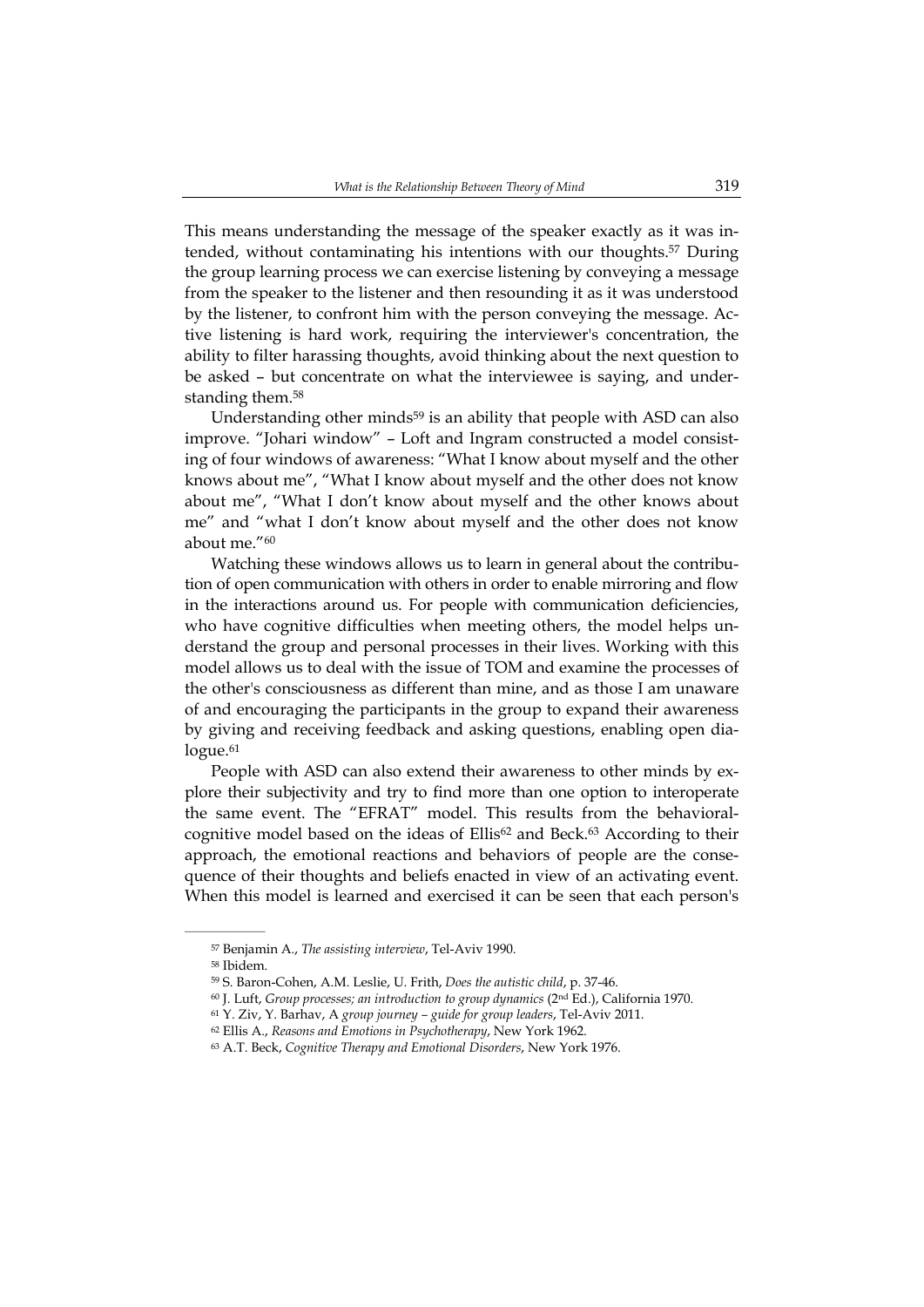interpretation of the same event is different. The analysis and study of the model enable a significant cognitive learning process that may influence the way a person with ASD grasps his own consciousness and that of the other as subjective.

There are additional models that may be used to develop communication and life skills of the participants. In fact, the unique approach, where the experiential-emotional process is combined with the learning of contents and cognitive explanations may contribute to growth, development and improving the lives of the participants.

**The Emotional aspects of group work**. Therapeutic-social groups combining discussion and cognition, emotion, behavior, between the creative, experience and relational values, will enable a more efficient coping process, encompassing a meeting with a group of coping peers, open and controlled discussion, reduced shame and guilt and possibility for choice in view of the given situation taking into consideration the forces and powers apparent in it. Within the work, there is an opportunity to deal and process intensive emotions, which is difficult for people with ASD to deal with in most cases.<sup>64</sup>

Group work enables acceptance and containment of the person – as a child, an additional experience of encouragement and mirroring, where abilities are grounded within reality and supported by evidence, with group feedback through interaction in the 'here and now'. Awareness work based on reality, supported by professionals and rational may develop a sense of positive self-efficiency as part of the contribution of acting and 'togetherness' for the participants. Bandura coined the phrase self-efficacy which means 'the extent of the person's belief that he is capable of organizing and performing behaviors required to achieve the results he desires."65 This dimension influences the choice of the person's activities, where he will persevere in spite of obstacles and how he will react emotionally during these activities.

Before a person chooses to get into a specific situation or cope with a certain challenge, we may expect congruence between his level of self-efficacy and his level of readiness to deal with this challenge. Bandura claims that the more a person is sure and confident of his abilities, the more he expects to succeed in the mission and embark on more complex situations or those requiring grater audacity before entering the challenging situation. Selfcapability may be attributed to the components of the motivational behavior

<sup>64</sup> S. Greenspan, S. Vider, *Dealing with autism*, p. 347.

<sup>65</sup> A. Bandura, *Self-Efficacy*, [in:] *Social foundations of thought and action. A social cognitive theory*, Ed. A. Bandura, New Jersey1986, p. 191-215.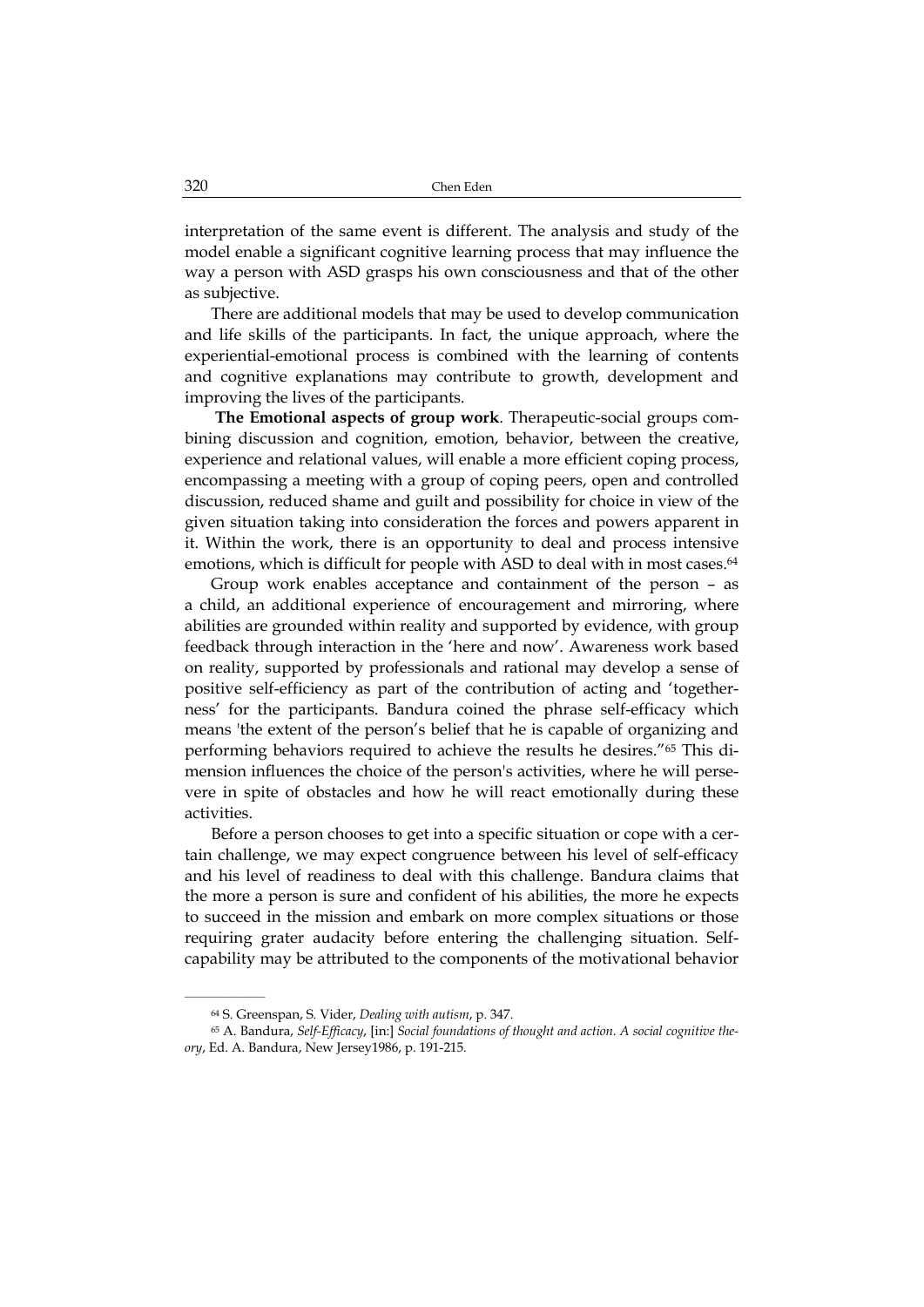– since the motivation to perform the mission relates to the person's ability to perform the task and his positive appraisal of the forecast results. It may be deduced that self-capability, affects the extent of performance and the investment of energy, perseverance and effort and may also be considered a prophecy for motivated behavior and desire for learning.<sup>66</sup>

A significant aspect expressed in group work is 'mirroring'. Mirroring enables a person to see who 'he is' and what he experiences. Mirroring view the individual as a whole object, thus contributing to integration. Arper describes the importance of mirroring as enabling the individual to feel visible, repeat his speech out loud and make the internal focus into an external one.67 This visibility may lead to development in maintaining interaction with others. Winnicott also discusses the importance of mirroring. He claims that the mother is a mirror of experiences, sensations, thoughts, emotions, wishes and desires of the human been. This structuring is not only a passive mirror, but also one that organizes the experience actively, and enables its integration.68 When mirroring the child's experience, he can understand that he is a separate entity, understand what goes on around him, and mediate the world for him. An advanced mirroring process within the group is feedback.

Ziv and Barhav's describe the group's uniqueness and ability in terms of feedback, as the group provides the social microcosm and enables the individual to learn about himself in a safe and supporting environment.69 It serves as a learning laboratory, providing opportunities for concentrated feedback. There is a special meaning in that a large number of people provide the same feedback, because an individual tends to reject feedback which does not seem logical to him, because he is not yet ready emotionally to contain it. The same feedback, provided by many people helps the individual understand that the feedback was not provided out of an unfinished business, but in order to help the individual be exposed to information which cases an emotionally reaction he is not aware of, and that his own behavior caused the reaction from different people within the group. The uniqueness of a supporting and constructive group is in the ability of its members to provide practical feedback, enabling the receiver to learn about

<sup>66</sup> Ibidem.

<sup>67</sup> T. Erfer, *Treating children with autism in a public school system*, [in:] *Dance and Other Expressive Art Therapies: When Words Are Not Enough*, Ed. F.J. Levy, New York – London 1995, p. 191-211.

<sup>68</sup> D.W. Winnicott, *The mirror role of the mother and the family in the child's development*, [in:] *Game and Reality*, Tel-Aviv 1999, p. 128-134.

<sup>69</sup> Y. Ziv, Y. Barhav, A *group journey*.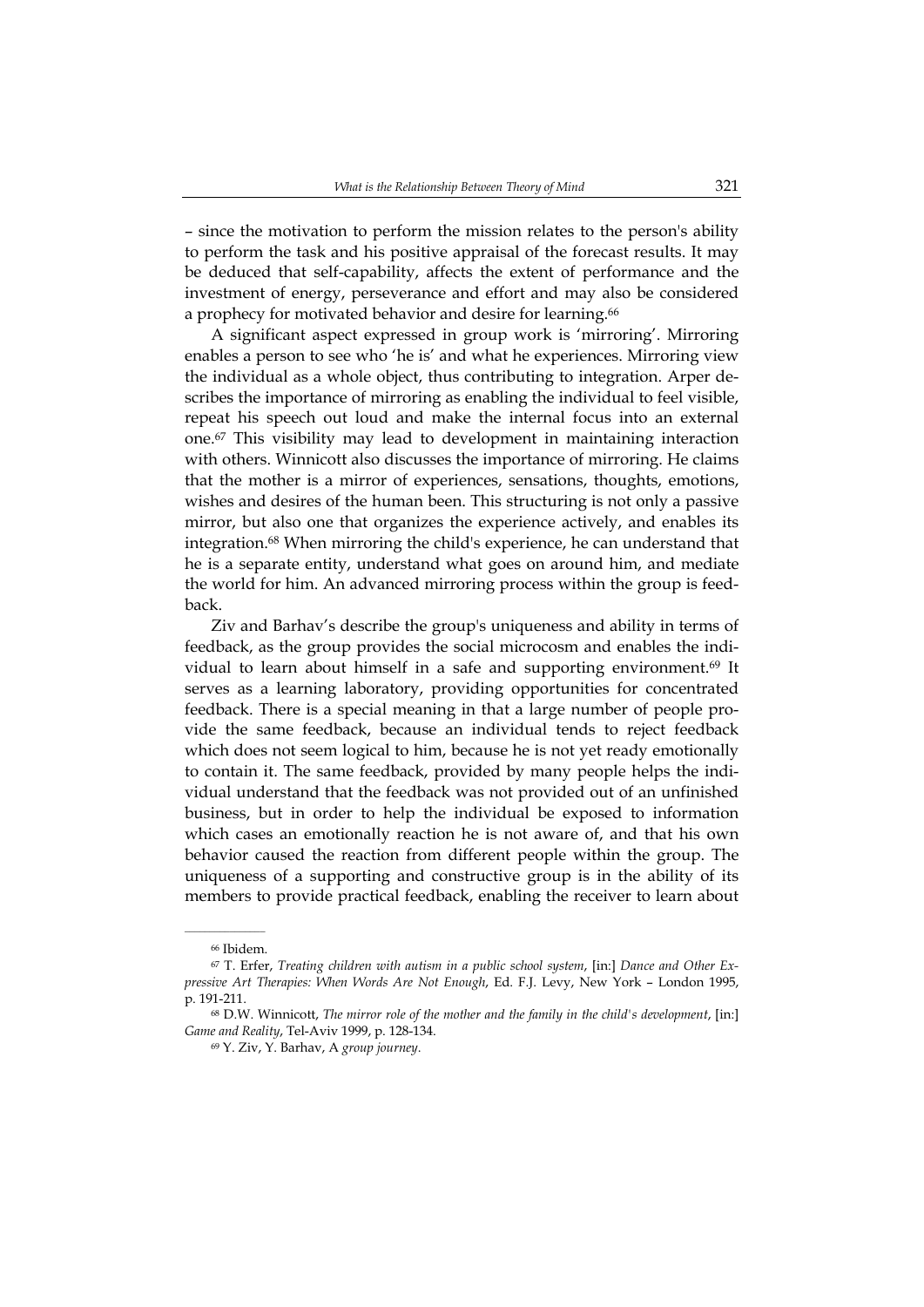himself, expand his awareness and allow him space for growth. The group may be described as a large mirror, mirroring the person's silhouette. But the 'group mirror' is unique in that it illuminates this silhouette in a supporting, accepting and encouraging manner.

"Feedback provided alone or in a group has a crucial significance on the person's self-image and the development of his self-value which combines cogitative and emotional aspects. From birth the child undergoes an incessant process of verbal feedback from the near environment and the culture in which he lives.70 According to the symbolic interaction theory, each person has a cognitive and emotional "filter" for the messages from the external environment. For example a person that will think that the environment is unfriendly or Unfavorable, will probably feel insecure and attacked, that can affect his ability to hear and internalize the message of the feedback.

Passing through the filter makes the messages undergo adaptation according to the person's knowledge and interpretation. Therefore, each message from the environment undergoes changes somewhat, before it is absorbed by the individual. Changes in the influence of feedback from the environment to the individual may result from a number of factors, including the nature of the source of the feedback and its nearness to the receiver (type of feedback, how it is conveyed, the nature of the receiver, the emotional state of the sender and the receiver).<sup>71</sup> In working with groups under different situations, we may observe the effect of the feedback on the receiver, the learning processes and the group atmosphere.

The meaning of the group is coping and choice, taking responsibility for the areas where this is possible. Frenkel.72 Describes life as a river of opportunities uncontrolled by the individual, but he has responsibility to select the chances, take responsibility and react by acting. The search of meaning is a reaction to actions by taking responsibility for my life. If the search for meaning becomes a more direct and internal one, and be theoretical, it will end like the other experiences such as the search for power, pleasure, happiness and self-fulfillment. In coping with a given crisis/situation the individual needs to ask 'what can I do under such conditions' (sometimes can still do under such conditions), or what can I make of myself.

**The behavioral aspects of group work**. The behavioral aspect refers to practicing in the group work. A child or adult with ASD has a Developmen-

<sup>70</sup> Ibidem.

<sup>71</sup> T. Lundgren, *A development and evaluation of an integrative health model in the treatment of epilepsy*, University of Uppsala 2004.

<sup>72</sup> L.A. Hjelle, D.J. Zingler, *Personality Theories*, 3rd Ed., New York 1992.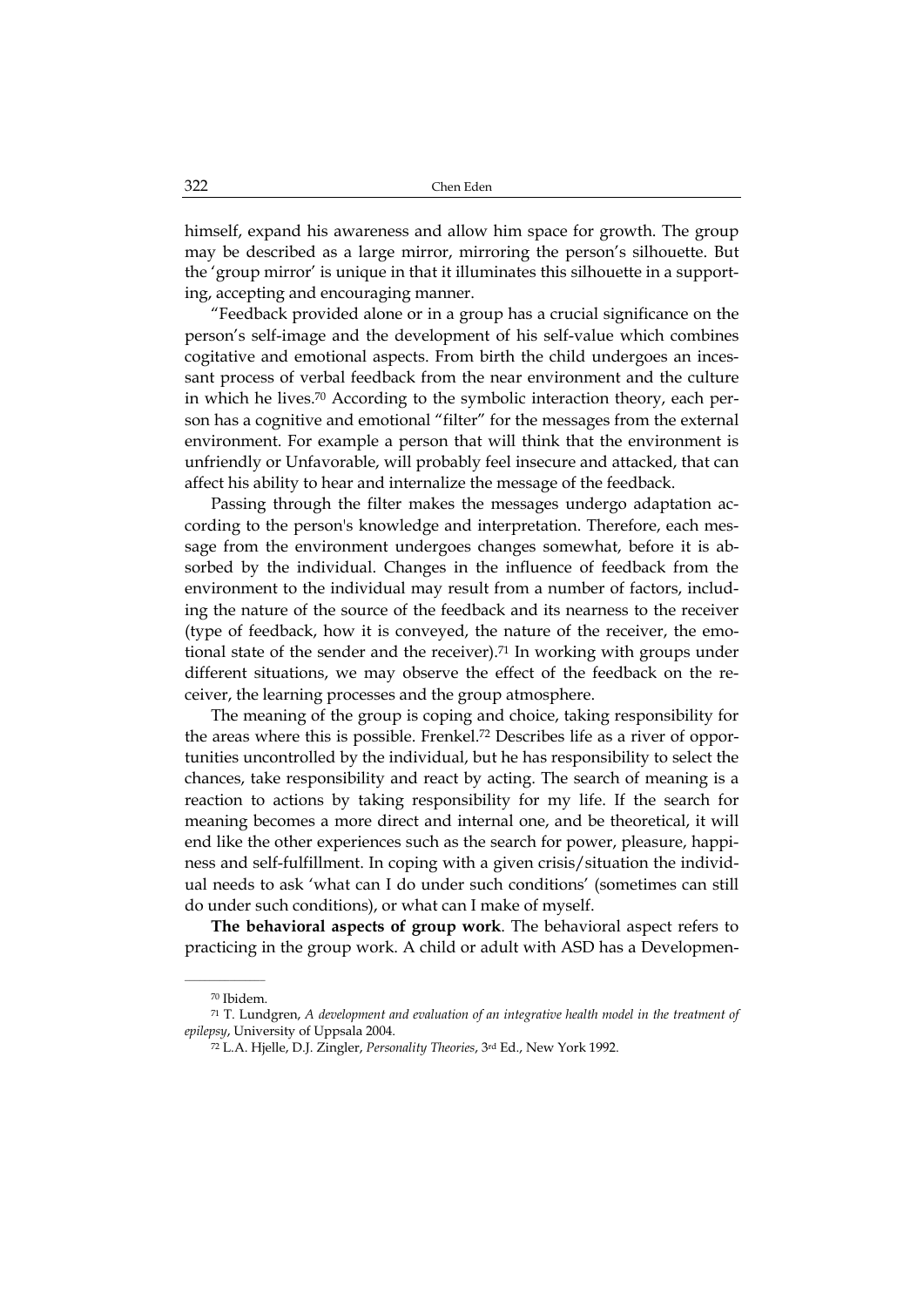tal difference and difficulties in learning processes of social skills, when we attend to teach people with ASD cognitively social skills we need to do so by cratering a pattern of learning which combines many practice and high level of emotionality in order to help them relating their feelings to their behavior.73 In the group work the participants can experience and exorcise how to listen, Give and get feedback, sow empathy, solve problems and practice how to extend their awareness to other minds by playing and talking with other's with mediation and guiding.

### **Conclusions**

Emphasizing the importance of observing the psychological and relational dimensions in wide sociological contexts as a basis is crucial, as these dimensions may explain the coping and challenges for people diagnosed with autism and the effect of these challenges on development and selfimage. Working in a psycho-educational group allows a person to feel visible, listened to, significant, and belonging. The ability to express the high cognitive abilities of the ASD high functioning population characterizing the deficiency, enables a sense of efficiency and ability together with a sense of belonging to the group, having fulfilling interrelations, rewarding and enriching.

Learning through experience may lead to improved self-image, higher ability to maintain intimate and social relations with others and improve functioning, independence and the quality of life of adolescents and adults with ASD. Adler coined the phrase 'social affinity' as a basic concept in therapeutic work. Adler defines 'social affinity' as the ability to see through the eyes of others, hear with their ears and feel with their hearts.74 Further to the theory of awareness – can we assume that people on the continuum do not have a 'social affinity'? Obviously their 'social affinity' can be defined as dissimilar or different. While combining cognitive, emotional and behavioral in therapeutic work we are creating a model of Mediation, communication and social bonding that can allow people with ASD experience of seeing through the eyes of others, hear with their ears and feel with their hearts. Have the ability of 'social affinity'.

<sup>73</sup> S. Greenspan, S. Vider, *Dealing with autism*, p. 368.

<sup>74</sup> R. Discourse, *Basics of the Adlerian theory*, New York 1981.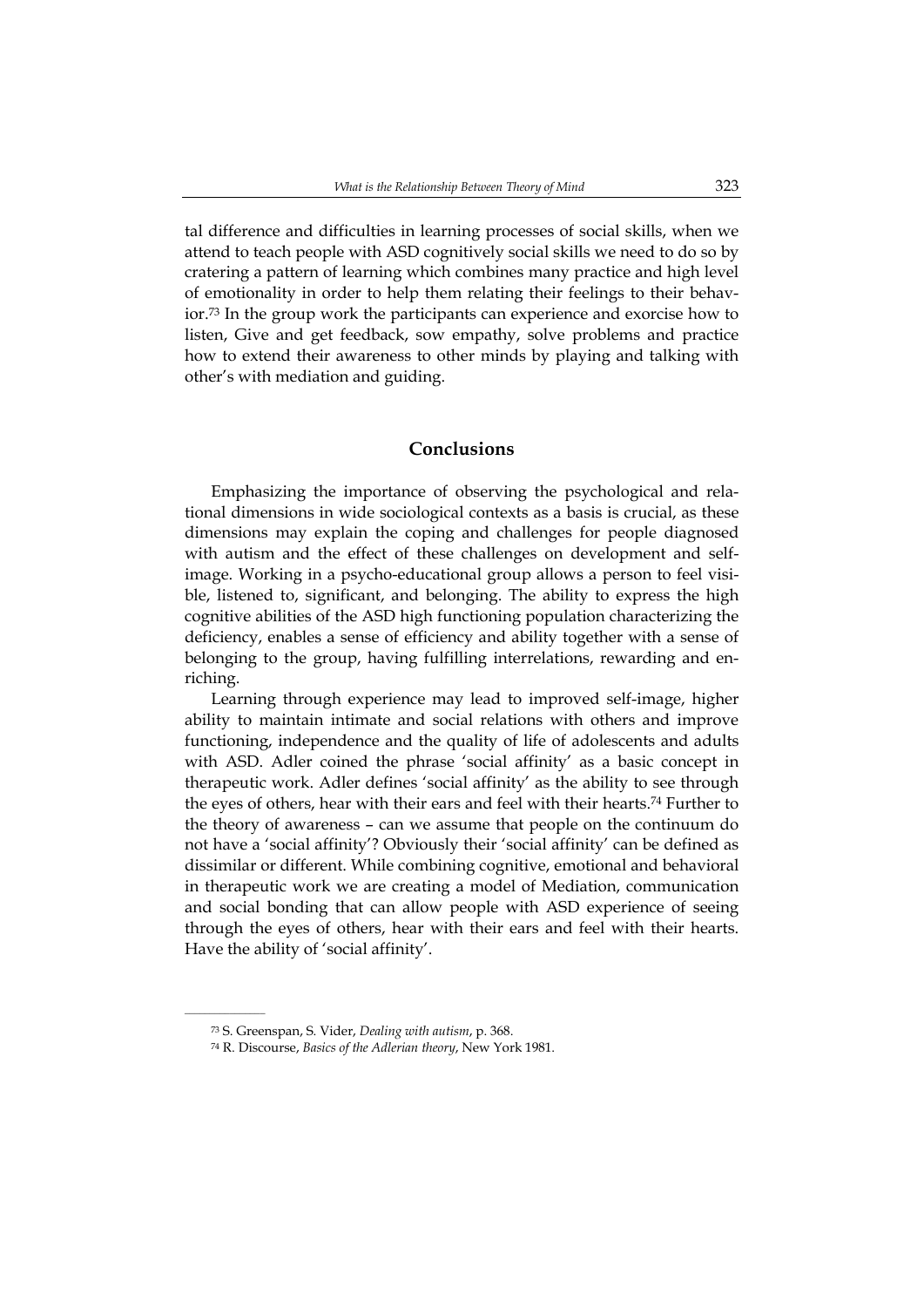#### **BIBLIOGRAPHY**

- Aarons M., Gittens T., *The Handbook of Autism a guide for parents and professional*, 2nd edition, Routledge, London 1999.
- Asperger H., *Autistic psychopathy in childhood*, [in:] *Autism and Asperger Syndrome*, Ed. and Trans. U. Frith, Cambridge University Press, London 1991.
- Atwood T., *Asperger syndrome. Guide for parents and professionals*, "Ah" publishers, Kiryat-Bialik 1998.
- Bandura A., *Self-Efficacy*, [in:] *Social foundations of thought and action. A social cognitive theory*, Ed. A. Bandura, Prentice-Hall. Inc. Englewood Cliffs, New Jersey1986.
- Bandura A., *Self-Efficacy: Toward A Unifying Theory of Behavioural Change*, Psychological Review, 1997.
- Bar-El C., *Meetings with psychology: developmental psychology*, Reches Publishers, Even Yehuda 1996.
- Baron-Cohen S., Leslie A.M., Frith U., *Does the autistic child have a 'Theory of Mind'?* Cognition, 1985, 21(1).
- Beck A.T., *Cognitive Therapy and Emotional Disorders*, International Press, New York 1976.
- Benjamin A., *The assisting interview*, Hapoalim Library, Tel-Aviv 1990.
- Burr W., Leigh G.K., Day R.D., Constantine J., *Symbolic interaction and the family*, [in:] *Contemporary theories about the family*: II. *General theories/theoretical orientations*, Eds. W.R. Burr, R. Hill, F.D. Nye, I.L. Reiss, Free Press, New York 1979.
- Caspi D., *Mass communication*, Vol. B, The Open University, Tel-Aviv 1995.
- Cooley C.H., *Human Nature and the Social Order*, Schocken books, New York 1964.
- Discourse R., *Basics of the Adlerian theory*, The Adler Institute, New York 1981.
- Ellis A., *Reasons and Emotions in Psychotherapy*, Lyle Stuart, New York 1962.
- Erfer T., *Treating children with autism in a public school system*, [in:] *Dance and Other Expressive Art Therapies: When Words Are Not Enough*, Ed. F.J. Levy, Routledge, New York – London 1995.
- Fiske S.T., Taylor S.E., *Social cognition* (2nd Ed.), McGraw-Hill, New York 1991.
- Frith U., Morton J., Leslie A.M., *The cognitive basis of a biological disorder: Autism*, Trends in Neuroscience, 1991.
- Glenn S., Cunningham C., *Evaluation of self by young people with Down syndrome*, International Journal of Disability, Development and Education, 2001.
- Gordon T., *Efficient parenting, a practical guide for parents*, Yavne, Tel-Aviv 1995.
- Greenspan S., Vider S., *Dealing with autism*, Amatzia Publishers, Haifa 2006.
- Harari D. (Ed.), *Introduction to the Adlerian theory. Rewriting the lectures of Achi Yotam*, [in:] *Personality Theories*, L.A. Hjelle, D.J. Zingler (3rd Ed. 1992), The Adler Institute, McGraw-Hill, New York 2009.
- Hjelle L.A., Zingler D.J., *Personality Theories*, 3rd Ed., McGraw-Hill, New York 1992.
- Homans G.C., *The human group*, Harcourt, Brace & World, New York 1952.
- Howlin P., *Autism preparing for adulthood*, Routledge, London 1997.
- Kaneshiro N., *AUTI* retrieved at 26/5/2016, from: www.nlm.nih.gov/medline plus/ency/article/001526.htm
- Kanner L., *Autistic disturbances of affective contact*, Nervous Child, 1943.
- Kanner L., *Follow up study of eleven autistic children originally reported in 1943*, Journal of Autism and Childhood Schizophrenia, 1971.
- Kiryat G., Riter S., Levy A., *Social activity and self-image of adult retards*, Havat Daat 1980.